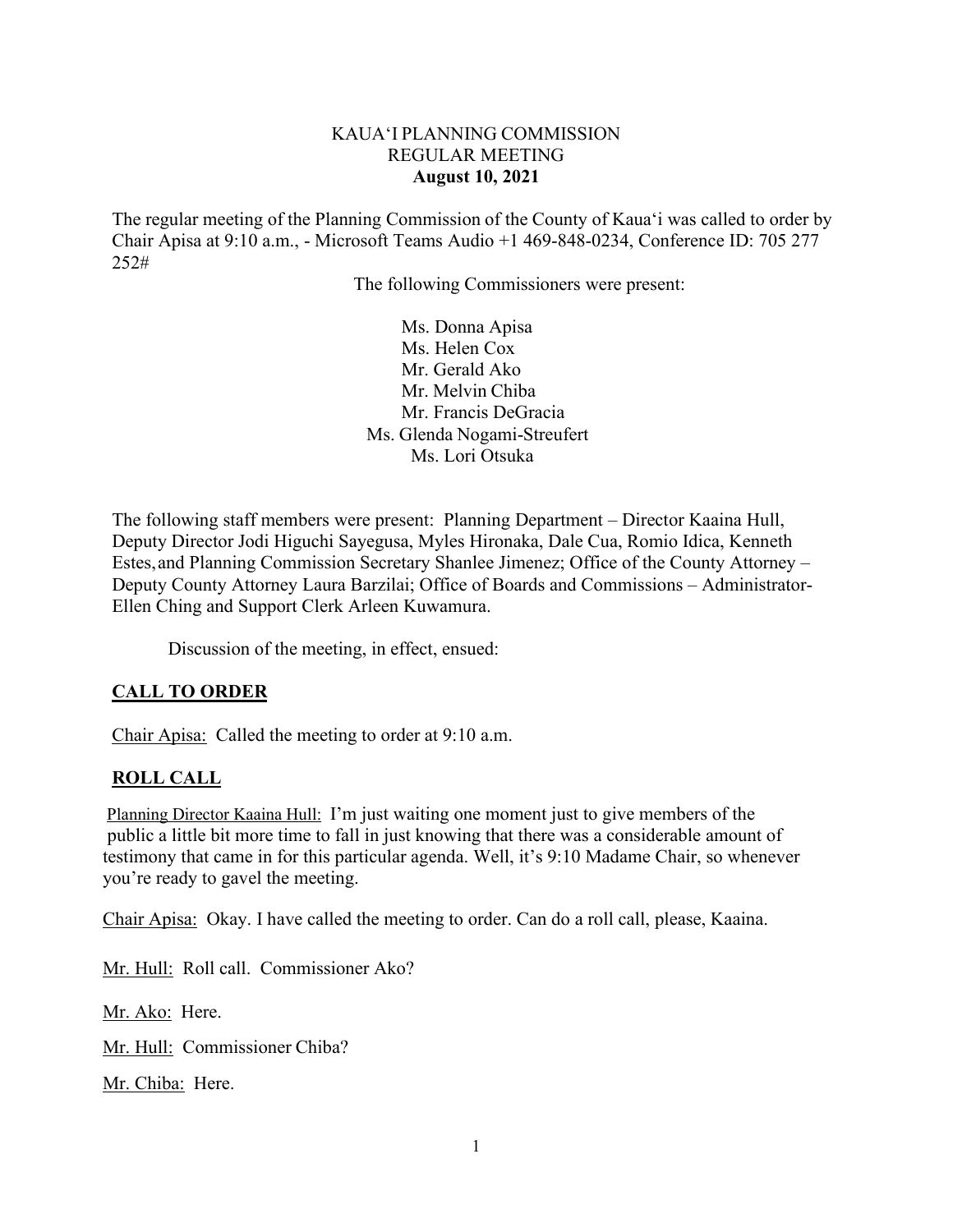Mr. Hull: Commissioner Cox?

Ms. Cox: Here.

Mr. Hull: Commissioner DeGracia?

Mr. DeGracia: Here.

Mr. Hull: Commissioner Otsuka?

Ms. Otsuka: Here.

Mr. Hull: Commissioner Streufert?

Ms. Nogami-Streufert: Here.

Mr. Hull: Chair Apisa.

Chair Apisa: Here.

Mr. Hull: You have a quorum, Madame Chair. Seven Present.

### **APPROVAL OF AGENDA**

Mr. Hull: Next, up we have the approval of the agenda. And the only amendment that the Department makes is a standard amendment we make under the virtual meetings that all Unfinished and New Business Items be received and reviewed during their, excuse me. There is no necessary amendment because there are no New Agency, there are no new agency (hearing), I apologize. The Department has no recommended changes to the agenda.

Chair Apisa: Thank you. Do we have a motion to approve the agenda?

Ms. Nogami-Streufert: I move to approve the agenda.

Ms. Otsuka: I second.

Chair Apisa: We have a motion on the floor. Any discussion? All in favor? Aye. (Unanimous voice vote). Are there any opposed? Hearing none the agenda is approved 7:0. Well, I'm sorry. Sorry, Kaaina, that's your call.

# **APPOINTMENT OF SUBDIVISION COMMITTEE MEMBER**

Mr. Hull: Next, we have appointment of a Subdivision Committee Member. The current Subdivision Committee sits, three seats. There are two seats filled with one vacancy. So, at this time it may be appropriate if there is a nominee for a Subdivision Committee member.

Chair Apisa: I would like to initiate here that right now Commissioner DeGracia will continue as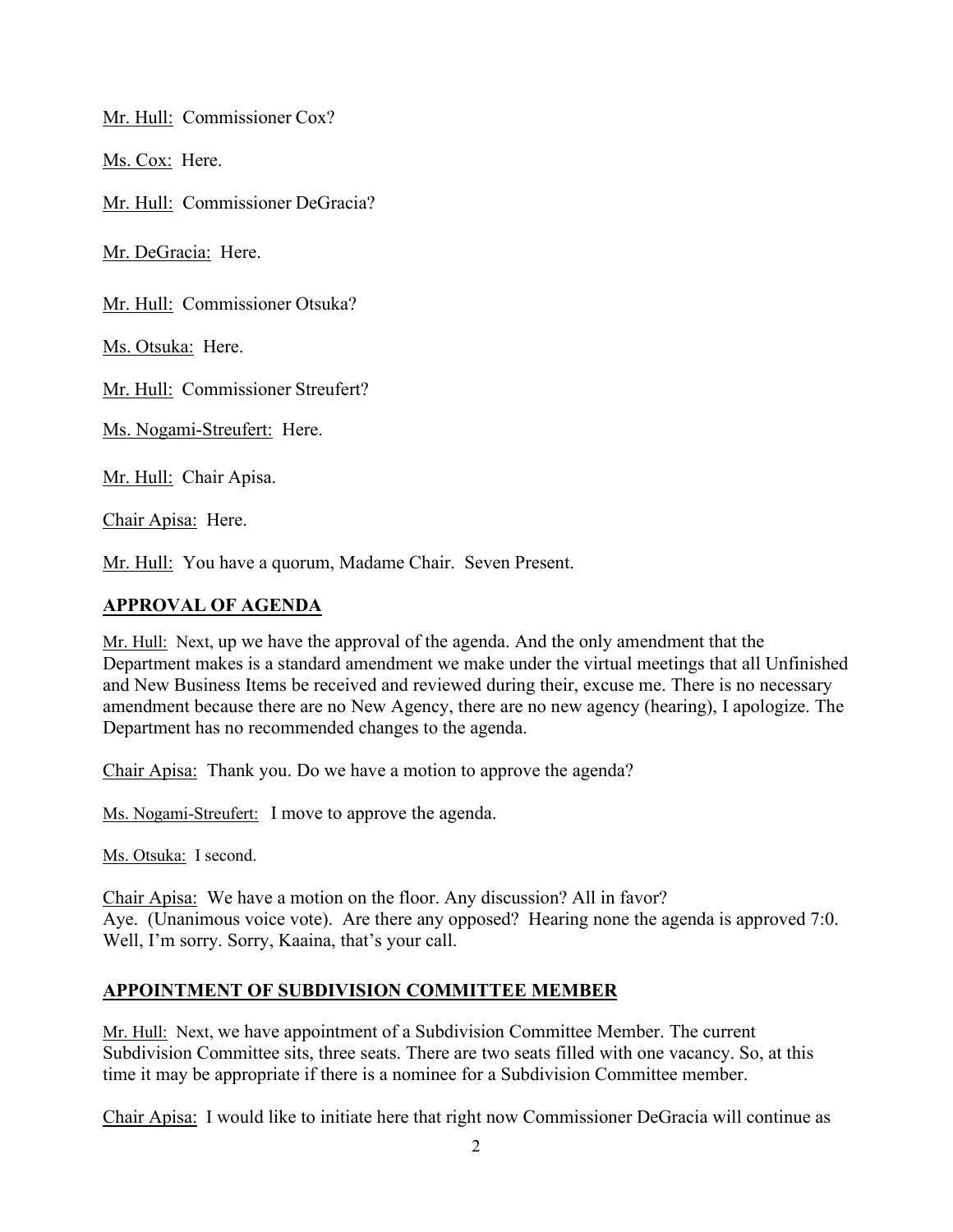the chair of the Subdivision Committee. And I would like to appoint Commissioner Chiba as Vice Chair of the Subdivision Committee. And appoint Commissioner Ako as the third member of the Subdivision Committee. May I have a motion to approve this?

Ms. Cox: I move to approve that.

Ms. Nogami-Streufert: Second.

Chair Apisa: Is there any discussion on the motion? Hearing none all in favor? Aye. (Unanimous voice vote). Any opposed? Hearing none the motion carries 7:0. Thank you.

Mr. Hull: Thank you, Madam Chair. Congratulations, Commissioner Chiba in the vice role as well as Commissioner Ako.

# **MINUTES of the meeting(s) of the Planning Commission**

Mr. Hull: Next, we have agenda item E, Minutes of the Meeting of the Planning Commission. The first set of minutes is minutes for the July 14, 2020, Planning Commission meeting.

Chair Apisa: I think we could do all four of them together. Are you okay with that Kaaina?

Mr. Hull: As long as there are no objections by the Commissioner as that may want to make amendments or clarifications on the minutes. But you do, in fact, have four meeting minutes minute meetings for July 14, 2020, August 11, 2020, September 8, 2020, October 13, 2020.

Chair Apisa: If there are no amendments or comments could we have a motion to approve the four sets of minutes?

Ms. Cox: I move we approve the sets of minutes from July 14, 2020, August 11, 2020, September 8, 2020, and October 13, 2020.

Mr. Chiba: I second.

Chair Apisa: We have a motion on the floor. Is there any discussion on that? All in favor? Aye. (Unanimous voice vote). The motion carries. The minutes of July 14, August 11th, September 8th and October 13, 20 is approved 7:0.

# **RECEIPT OF ITEMS FOR THE RECORD (None)**

Mr. Hull: There are no Receipt of Items for the record.

# **HEARINGS AND PUBLIC COMMENT**

Mr. Hull: For the record the agenda was, essentially an addendum was submitted for the agenda to submit a series of communications primarily pertaining to subdivision for a Yellow Hale applicant, LLC, or Yellow Hale, LLC application. So that was transmitted to the Commission concerning all those communications that we have received on behalf of the Commission. At this time, it is appropriate, it would be appropriate to go on to item G, which is Hearings and Public Comment.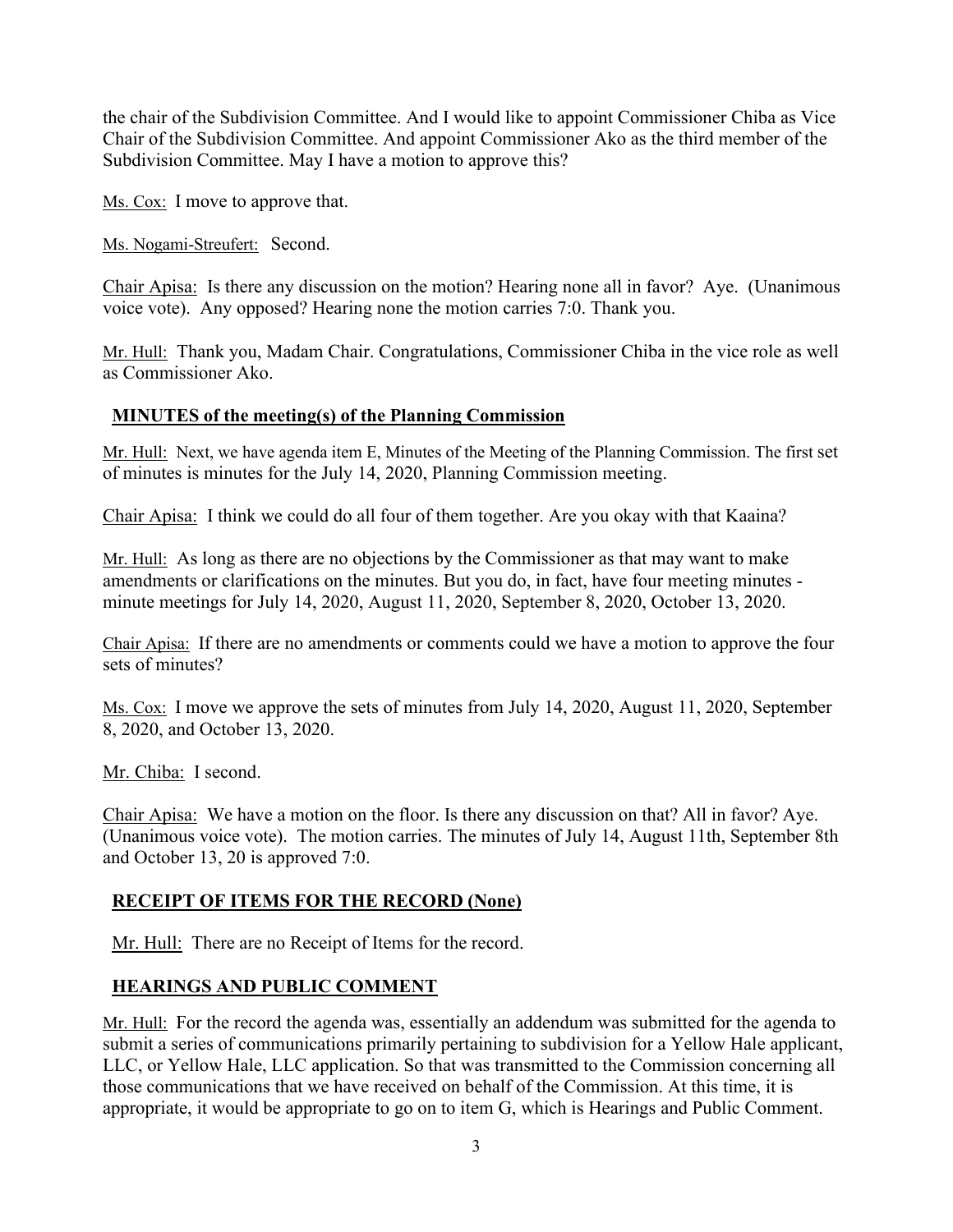The Planning Commission accepts the testimony for any agenda item herein. As well as oral testimony. So, at this point I'll be calling out the list of phone numbers of the members of the public that have called in. If you have called in with a phone number and you are actually part of a petition or representing an applicant, you would not testify at this time. You have the application time. But, for members of the public that would like to testify to any agenda item I'll be calling out the phone numbers now. So, if you'd like to testify again, state your name, and you'll have three minutes for testimony. Area code 415-264-3621. You like to testify in any agenda item at this time?

Man: I am the applicant. Thank you.

Mr. Hull: Thank you. Area code 808-245-3681. Would you like to testify on any agenda item at this time?

Woman: No.

Mr. Hull: Thank you. Area code 808-246-0625. Would you like to testify on any agenda item at this time?

Woman: I'm an applicant. No testimony.

Mr. Hull: Okay.

Woman: Thank you.

Mr. Hull: Okay, thanks. Area code 808-631-2549. Would you like to testify on any agenda item at this time?

Man: Hello?

Mr. Hull: Hello? Yes, sir, would you like to testify on any agenda item at this time?

Man: I'd like to oppose. I mean, I just joined so I'm kind of, I just joined so I'm kind of, I don't know where everybody's at right now.

Mr. Hull: I'll call your phone number in the line of who you we're calling through the phone numbers. But if you'd like to testify your time will come.

Man: Okay.

Mr. Hull: So, again, Area code 808-246-0625. Would you like to testify on any agenda item at this time? Hearing none, oh.

Man: (Unintelligible)...

Woman: Good morning. Applicant again.

Mr. Hull: Okay, thank you. Area code 808-631-2549. Would you like to testify on any agenda item at this time?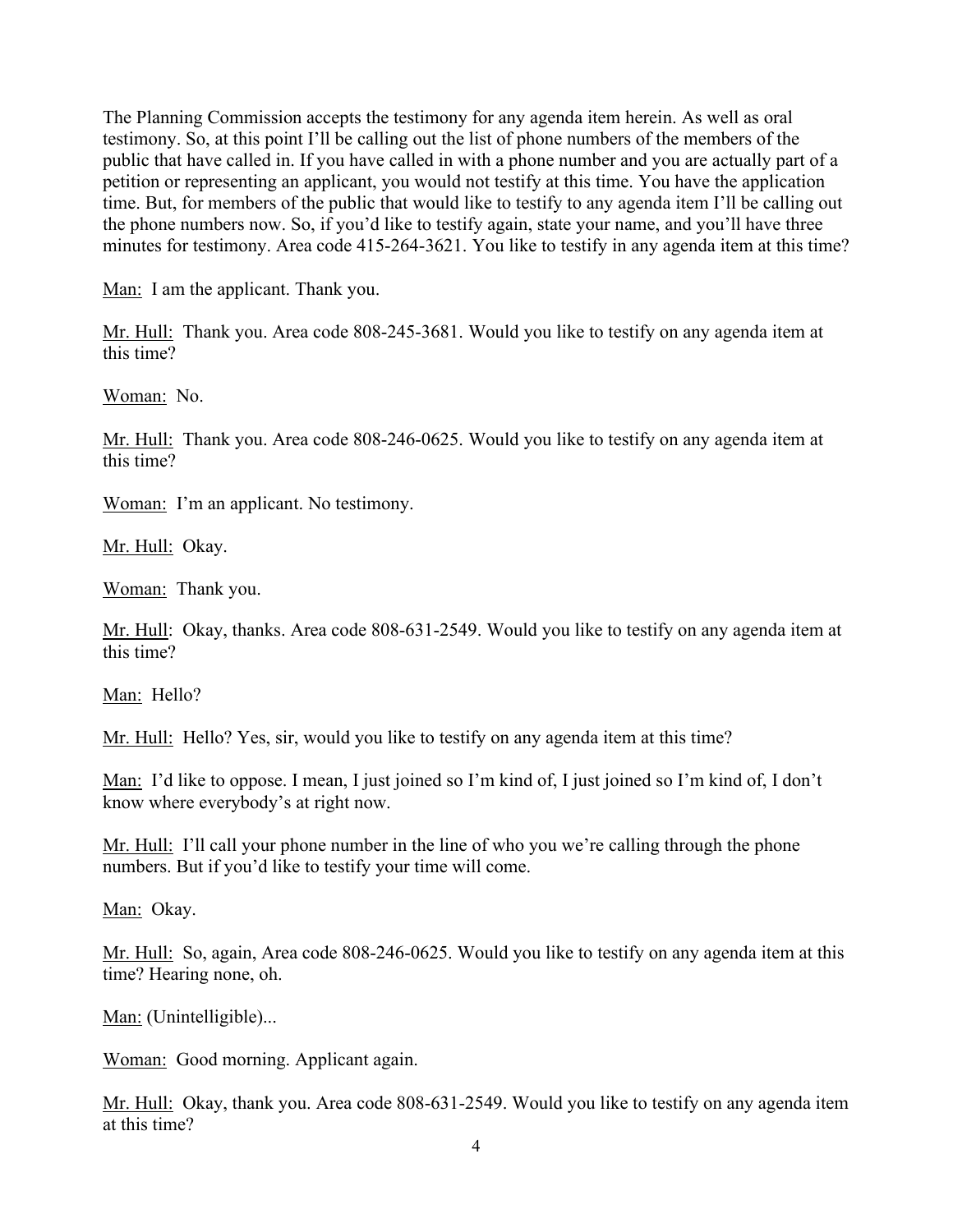Man: Um, hello?

Mr. Hull: Yes, sir, if you'd like to testify on any agenda item before the Planning Commission now would be the time you could state your name. And you have three minutes for testimony. Mr. Lucky Kanahele: Okay. My name is Lucky Kanahele. My testimony is, I oppose them continuing with the 300 whatever condos they are building in that area. Because I know my grandmy grandparents are in that area. And there's nothing being done to acknowledge that. And that's my testimony is they should stop that. Because how would you feel if I did something on your grandparents. That's a lack of disrespect for myself and my culture and my kids. That's my testimony is look deeper into this before this is approved. It's not right. That's all I have to say.

Mr. Hull: Okay. Thank you for your testimony, sir. Area code, excuse me, (unintelligible). Area code 808-632-2267. Would you like to testify on any agenda item at this time?

Woman: No, thank you.

Mr. Hull: Area code 808-635-7520. Would you like to testify on any agenda item at this time?

Woman: Yes. (Unintelligible)...

Mr. Hull: Hold on one second, ma'am. For the members of the public that have called in, unless you are speaking, please mute your phones. Okay, ma'am, go ahead.

Woman: Okay. Yes. So, this is testimony for agenda item I.1.c Yellow Hale, LLC. This comment is on behalf of E Ola Kakou, Hawaii, a Kauai, 501(c)(3) nonprofit. I would like to say that the County of Kauai accepting the 5 million deal is completely unacceptable. Not only is it not a justifiable amount, but there's also no valid EIS survey. This property is also pending complaints filed with SHPD, DLNR, and the County of Kauai. There is pending burial registrations. And lineal descendant forms for this property. That also involves a huge conflict of interest. This land is noted in 2014 by the U.S. Fish and Wildlife Services seeing critical habitat for the Koloa cave spider and cape arthropods. This property has been illegally bulldozed, graded and drilled since December 2020. And these are all violations of Endangered Species Act and related project conditions. Uh, the Koloa cave ecosystem is considered to be one of the ten most critically endangered cave ecosystems in the world. And the drilling that occurred here was in direct violation. They had no filter or monitors present. They had no geofencing or any protection of culturally sensitive areas. We have multiple lineal descendants that are coming forward with knowledge of burials in this land. And in 2016 the County agreed that it would consider the Koloa Field System to be a significant property, historical property. The County also admitted to approving an adjacent (unintelligible) subdivision that it failed to adequately protect significant historical property and comply with historic preservation of due process. Uh, in Docket A76-418 Moana Corporation, it states that the (unintelligible) today must comply with these same conditions per the Eric A. Knudsen Trust. I would also like to say that I'm extremely disappointed that at a time like now when our local community is suffering more than ever that our Housing agency and our County, would even consider this completely outdated development that was planned in the '60s. I would like to say shame on you guys for accepting the money and for even considering moving forward with this. That's all. Thank you. Mahalo.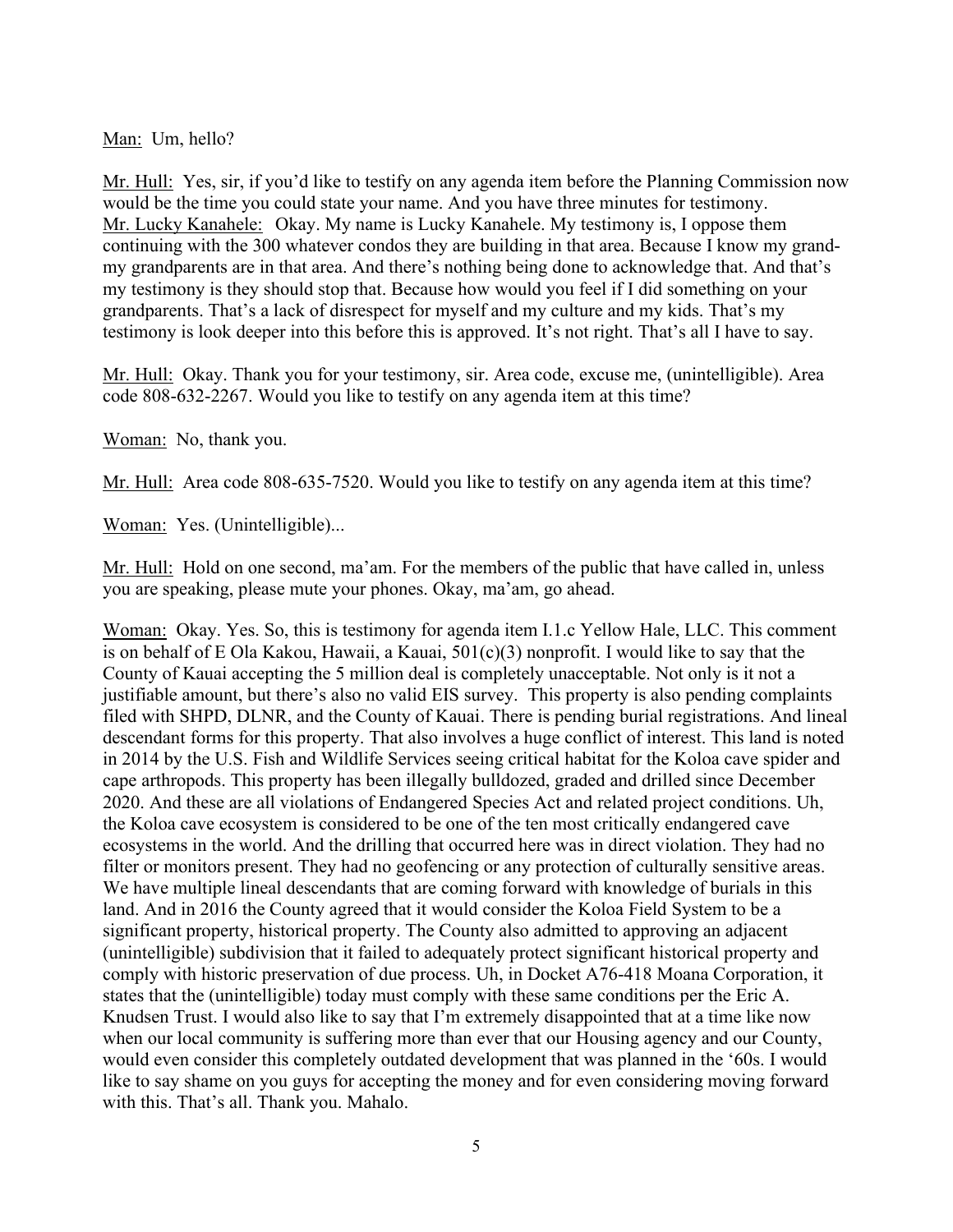Mr. Hull: Thank you for your testimony. Area code 808-652-2073. Would you like to testify on any agenda item at this time?

Woman: No, thank you.

Mr. Hull: Thank you. Area code 808-742-3023. Would you like to testify on any agenda item at this time?

Man: No.

Mr. Hull: Thank you. Area code 808-990-5643. Would you like to testify on any agenda item at this time?

Mr. Collin Thompson: Yes. I'd like to comment on the subdivision of Yellow Hale. I am for the subdivision.

Mr. Hull: Sorry, sir. If you could state your name and you have three minutes.

Mr. Thompson: My name is Collin Thompson. My name is Collin Thompson. I support the subdivision of Yellow Hale. I'm directly related to this project. And I know that we did not ever set foot a bulldozer on that property. Furthermore, we conducted our archeological review prior to ever setting foot on the project with the drill rigs, which are needed for geotechnical report. We also, in order to start our SHPD review process we need this geotechnical report. That's our vehicle to turn in our archeological report. So, I think that I'm here in support of the subdivision. And thank you guys.

Mr. Hull: Thank you for your testimony. Moving on, I don't have any additional numbers listed. But just as an open call is there any member of the public that has called in to this meeting today, that would like to testify on any agenda item? If so, please speak your name. Again, this would be a last call for any member of the public that has called in that would like to testify on any agenda. This would be the last call. Anyone of the public who would like to testify on any agenda item please state your name.

Man: Hello?

Mr. Hull: Oh, go ahead.

Mr. Hammond: Yes. This is Hal Hammond. I would like...

Mr. Hull: Mr. Hammond, Mr. Hammond let me just, let me say this, I mean you are allowed to testify as a member of the public. But I also know that you are also part of a representative representing an applicant. If you're working, if you're representing an applicant there will be time, should the application come up before the Commission to testify. But you can also exercise your right to testify for three minutes.

Mr. Hammond: Okay. I think I'll wait.

Mr. Hull: Mr. Hammond, are you calling in on behalf of the subdivision application, or on behalf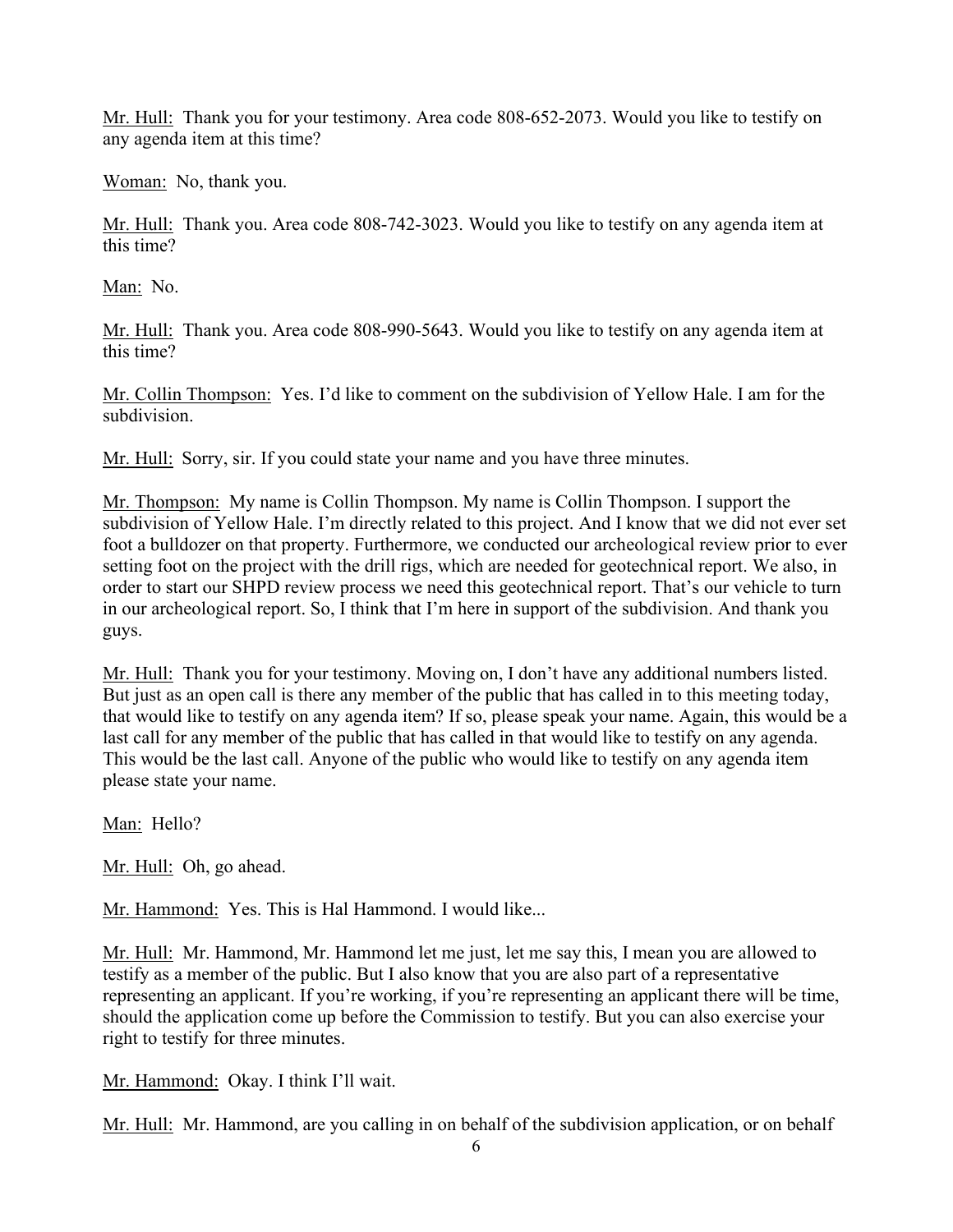of the excuse me, the Hokuala Status Report?

Mr. Hammond: Well, I have the TMK number here. It's 4 2-8-014: 032, Lot 1. For Meridian Pacific.

Mr. Hull: Yeah. Sorry so, let me just clarify. The subdivision is generally reviewed by the Committee. And the Committee did take action on it. Generally, unless the questions are, there are questions from the Commissioners, there isn't much discussion during the overall Subdivision Commission - Commission Review. So, if you'd like to testify three minutes (unintelligible) public there may not be any discussion unless the Commissioners have some for the Subdivision Committee Report. So, I'll say it's ultimately up to you whether or not you want to use these three minutes.

Mr. Hammond: Okay. No, no, I'll just wait. Thank you.

Mr. Hull: Okay.

Mr. Hammond: Thank you, sir.

Mr. Hull: With that let me ask one last time. For members of the public who have called in is there any member of the public that would like to testify on any agenda item at this time? If so, please state your name. Hearing none, Madam Chair, we can move on.

Continued Agency Hearing

Mr. Hull: We have no Continued Agency Hearing.

New Agency Hearing

Mr. Hull: We have no New Agency Hearing.

Continued Public Hearing

Mr. Hull: We have no Continued Public Hearing.

New Public Hearing

ZA-2021-4: A bill for an ordinance amending Chapter, Article 5A, Kauai County code 1987, as amended, relating to the Lihue Town Core Urban Design. The proposal amends Section 10.5A of the Kauai County Code to designate the Lihue Mill site within the Lihue Town Core, Special Planning Area "D" (SPA-D), also known as the "Rice Street Neighborhood Design District, with the location further identified as Tax Map Keys: (TMK's) (4) 3-8-004:007 and a (4) 3-8-005:009.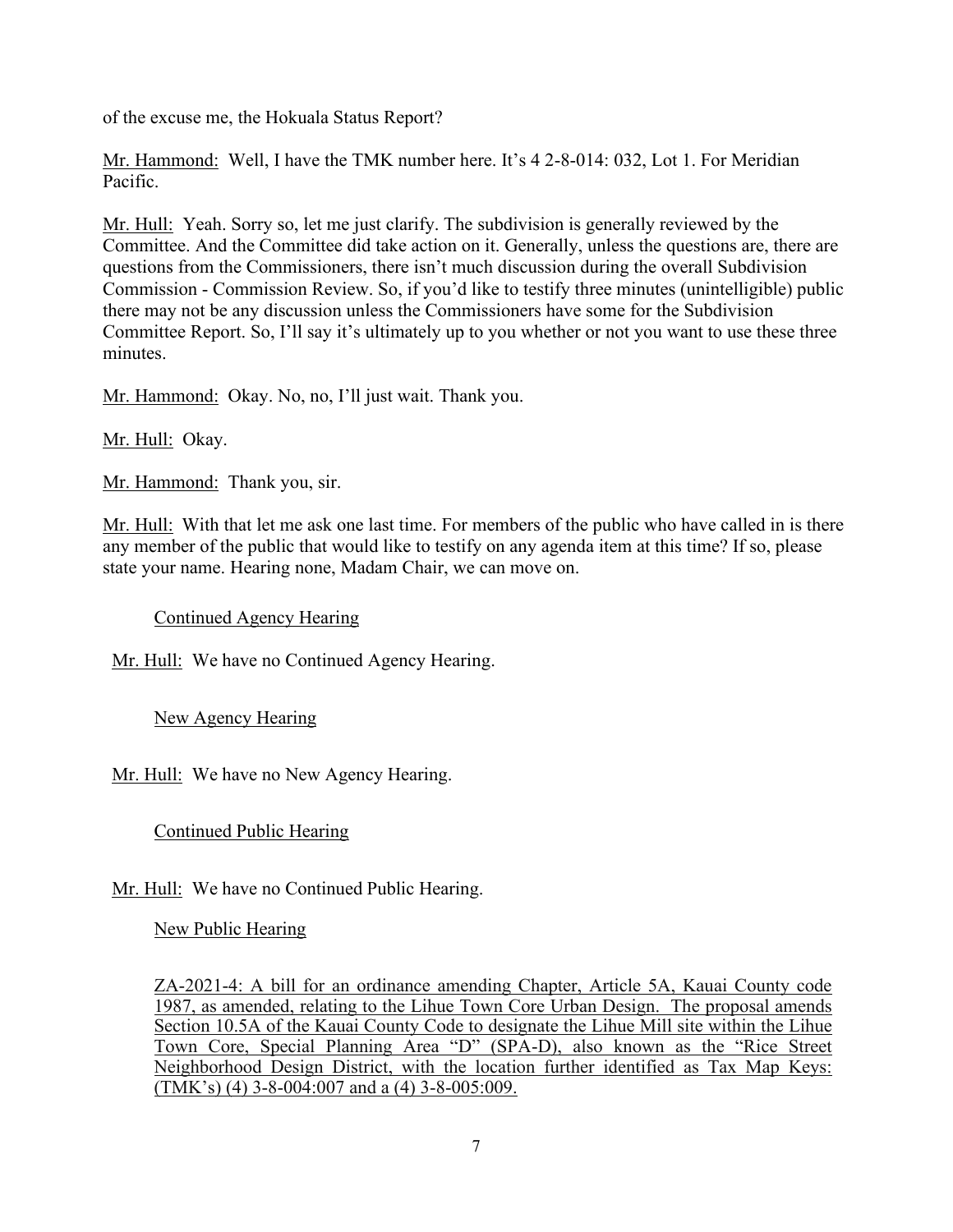Mr. Hull: Moving on to Agenda Item G.4, New Public Hearing for Zoning Amendment 2021-4. A bill for ordinance amending Chapter 10, Article 5A, Kauai County Code 1987 as amended relating to the Lihue Town Core Urban Design Plan. The proposal amends Section 10.5A of the Kauai County Code to designate the Lihue Mill Site within the Lihue Town Core Special Planning area "D" (SPA-D), also known as the" Rice Street Neighborhood Design District" with the location further identified as Tax Map Keys 3-8-004007 and 3-8-005009. The applicant is the County of Kauai. And I'll turn it over to Kenny who is the planner assigned to this application.

Staff Planner Kenny Estes: Hi. Good morning, Commissioner. I'll read a section of the report for the record. Applicants, reasons, and justification. One, adjusting Kauai's housing crisis. Presently, the Island of Kauai is facing a public shortage to accommodate local residents (unintelligible). In an effort to address these issues the County has taken proactive measures to increase the inventory of housing opportunities across the island. In the Lihue District plans and policies developed for the area have reinforced the smart growth planning principles that are necessary to achieve a balance between Lihue as an urban center of Kauai, the island, and Kauai's predominantly rural, rural character.

Mr. Estes read the Project Description and Use, Additional Findings, and Preliminary Evaluation sections of the Director's Report for the record (on file with the Planning Department).

Mr. Estes: Through smart growth planning principles the concept of infill development is the basis for addressing the housing shortage and future population growth in the Lihue District. Infill development focuses on development within existing town centers in order to preserve vital open spaces and minimize urban sprawl. Two, implementation of the Kauai County 2018 General Plan. The proposed legislation implements the goals and policies outlined in the 2018 General Plan by providing the zoning framework to support housing, mixed use development, and walkable communities. Three, implementation of the 2015 Lihue Community Plan. The proposed legislation implements division, policies, objectives, and guiding principles outlined in the 2015 Lihue Community Plan by utilizing existing open space and using smart growth principles to redevelop a former mill site within the Lihue town core to provide housing, mixed use development, and walkable communities.

Mr. Hull: Just in kind of a nutshell, guys, the General Plan, and the Lihue Community Plan both kind of look at this basically being used for possible mixed-use development and not just being limited to industrial development. Some of that is, you know, considering the adjacent residential commercial uses that are currently occurring. Those plans recommend kind of pulling the Rice Street district down into Lihue Mill. So, the County of Kauai initiated this to essentially implement parts of those plans. We did touch bases with the landowner. And so, the landowner's here if you have any questions or if the landowner may want to make statements. But ultimately, the County of Kauai is pursuing this. And if you have any questions for Kenny or I we're available for you folks. But, again, the landowner is here as well.

Chair Apisa: Do any of the Commissioners have any questions for the planner? Is the applicant here to give a presentation?

Mr. Hull: Well, Madam Chair, the County of Kauai Planning Department is the applicant of this.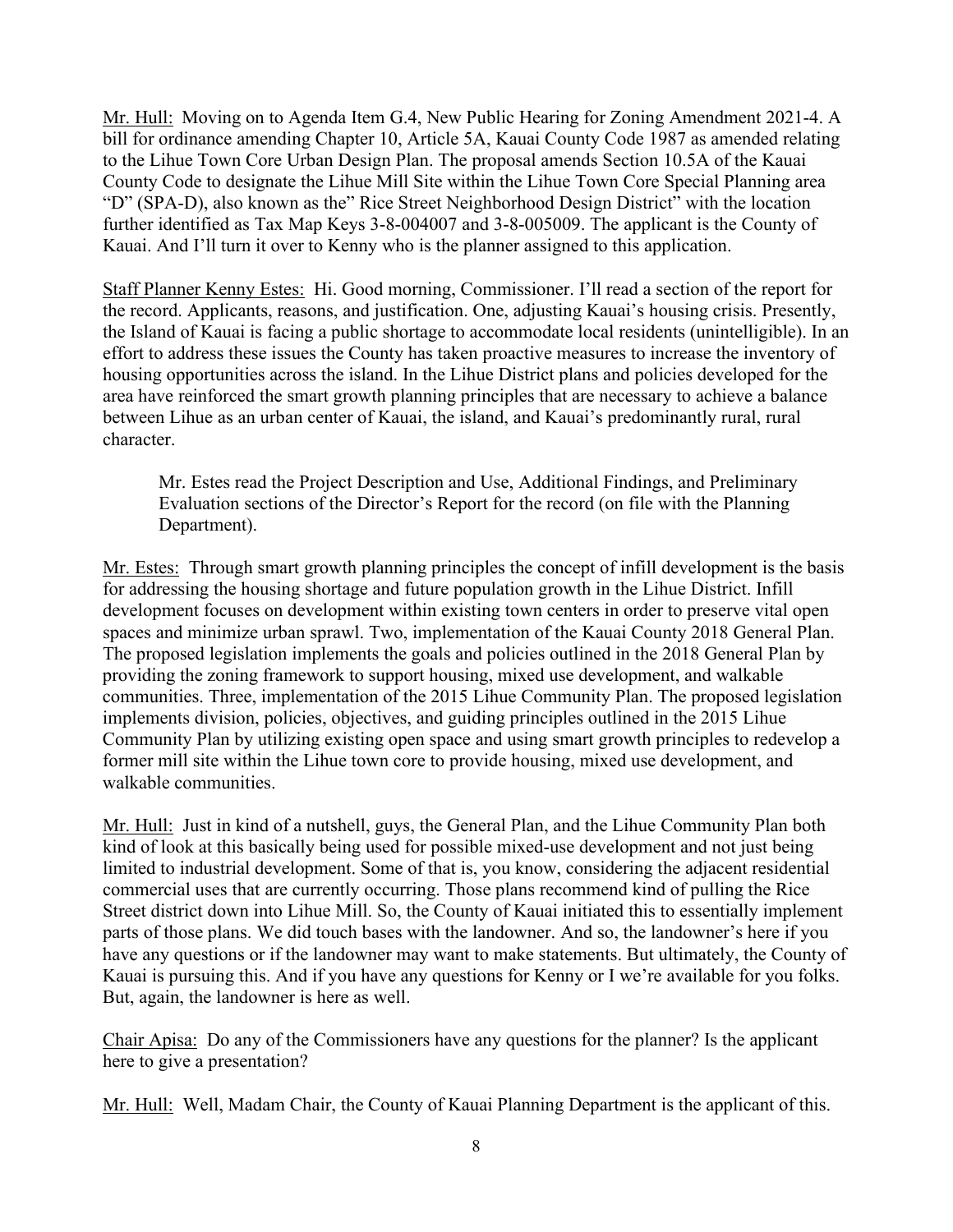We're just implementing the plan. Again, as Kenny kind of pointed out, it's to address the housing issues. And then also because of the long-range plans that pertain to this area that is significant public vetting both recommended changing the zoning to a mixed-use zoning. And so, we are the applicant here. But, again, the landowner's representative is here. And they have consented to this zoning change. But if you have any questions for the landowner, they have representation.

Chair Apisa: Thank you for clarifying that.

Ms. Nogami-Streufert: Can I ask a question, ma'am? So, is this going to be developed by the developer or the owners, or is this being developed by the County of Kauai?

Mr. Hull: It's ultimately it would be the responsibility of the landowner to develop it. Right now, we are not seeing any development. We've seen, I'll say honestly a fair amount of interest, a landowner or developer is to pursue Workforce housing, or what's called the missing middle housing, housing that's kind of aimed at more residents. Sorry, please mute your phones. Sorry. I'm going to mute everybody's phones. And then if you need to unmute it star 62. 'Okay, so where was I? So, no, the County of Kauai has no intention of developing this property. Ultimately is looking at the ability to change the zoning to entice either the existing landowner or future developers to look at putting housing units to address our lack of housing or housing crisis today. I don't think that would foreclose on any opportunities in the future. So, the County of Kauai would want to partner with a developer and landowner to look at affordable housing either credits or infrastructure, what have you. But at this time, the County of Kauai has no intention of itself being the developer of this property.

Deputy County Attorney Laura Barzilai: Excuse me, Madam Chair, it's Laura. Would you like to hear now from the landowner?

Mr. Hull: You're muted, Chair.

Chair Apisa: Thank you. Yes, is the, I believe the landowner is present. Do you have anything you would like to add to the presentation?

Ms. Michelle Premeaux: This is Michelle Premeaux, on behalf of Lihue MS, LLC who's the landowner. We just want to say that right now this is not approval for development. It's merely including the property into the Lihue Town Core which we think makes absolute sense considering the property is located within the Town Core. And there isn't really a need for industrial use in that area. Whereas there is a need for infill housing and mixed use.

Chair Apisa: Thank you. Commissioners, any other questions? Hearing none.

Ms. Nogami-Streufert: Donna, if I could ask, perhaps I'm not reading the map right. But it appears that there are already things that are there. Buildings and businesses that are already in this area, is that correct? Or am I reading this map correctly?

Ms. Premeaux: There aren't businesses on the property that were moving to include now. But you are correct, that the surrounding area does have housing and businesses. Yes.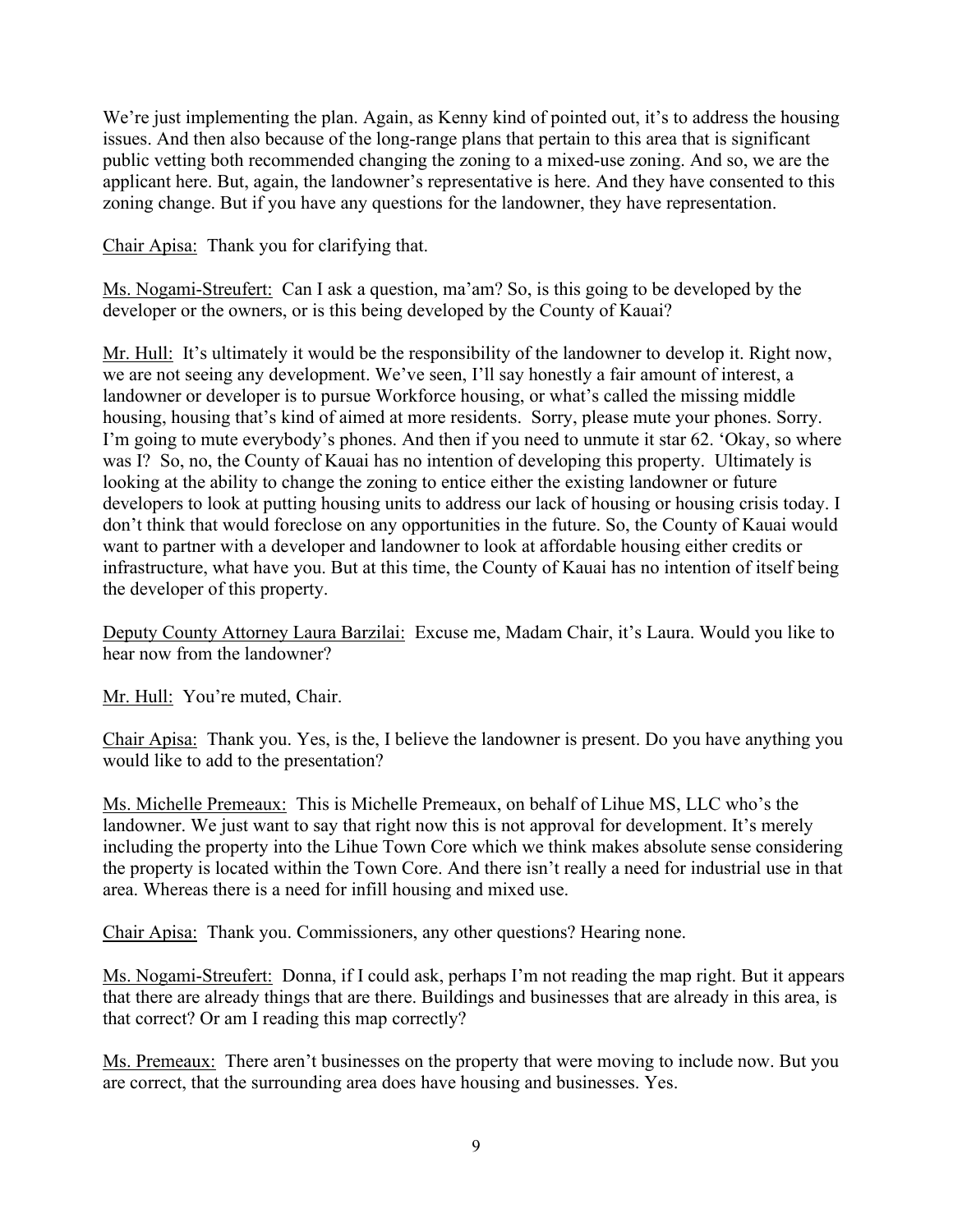Chair Apisa: Yes. I'm personally familiar with the area. I think that's where it's fairly near Kawamura's farm. And the County, I believe it's the County, someone just did some housing for the homeless nearby. It's on a different street but that general area. And it's very close to, it's very fairly close to Rice Street. And the Bank of Hawaii and First Hawaiian Bank. There are a number of commercial, areas. But there's also residential.

Ms. Premeaux: That is correct. The property actually borders Rice a portion of the property borders Rice Street.

Ms. Nogami-Streufert: So, we're looking at S - S-P-A-D, S-P-A-E, and S-P-A-F, is that correct, on the map?

Mr. Hull: No. On the map that's provided as the attachment to the ordinance as well as what's embedded within Kenny's Report, S-P-A, D, E, F, and G are all part of the Lihue Town Core Urban Design area. If you look in the lower portion where there is an outline and a red dot, that red dot is the proposed expansion of Special Planning Area D.

Ms. Nogami-Streufert: Okay. So, it's just the expansion of it, it's not the entire map that I have here, okay.

Mr. Hull: Yeah, the entire map already exists as its only district. Respective zoning overlays. And then we're just looking at proposing to you folks to pull Special Planning Area D a little bit further down around the Lihue Mill area.

Ms. Nogami-Streufert: Okay.

Chair Apisa: Okay. And the nice thing is that it provides more housing.

Mr. Hull: It provides for an opportunity for more housing. Ultimately, you know, if we are able to get possible inquiries or proposals for that, that would still have to come back before the Planning Commission, to review.

Chair Apisa: Any other questions? Is someone ready to make a motion?

Ms. Cox: I will move that we approve, the ZA-2021-4, amending Chapter 10, Article 5 of the Kauai County Code 1987, expanding the Lihue Town Core Urban Design as described on the map identified as Tax Map Key 4 3-8-004:007 and 4 3-8-005:009.

Ms. Nogami-Streufert: Second.

Chair Apisa: We have a motion on the floor. Is there any discussion? Hearing none, all in favor? Could we do a roll call, please, Kaaina?

Mr. Hull: Absolutely. Roll call, Madame Chair. Commissioner Ako?

Mr. Ako: Aye.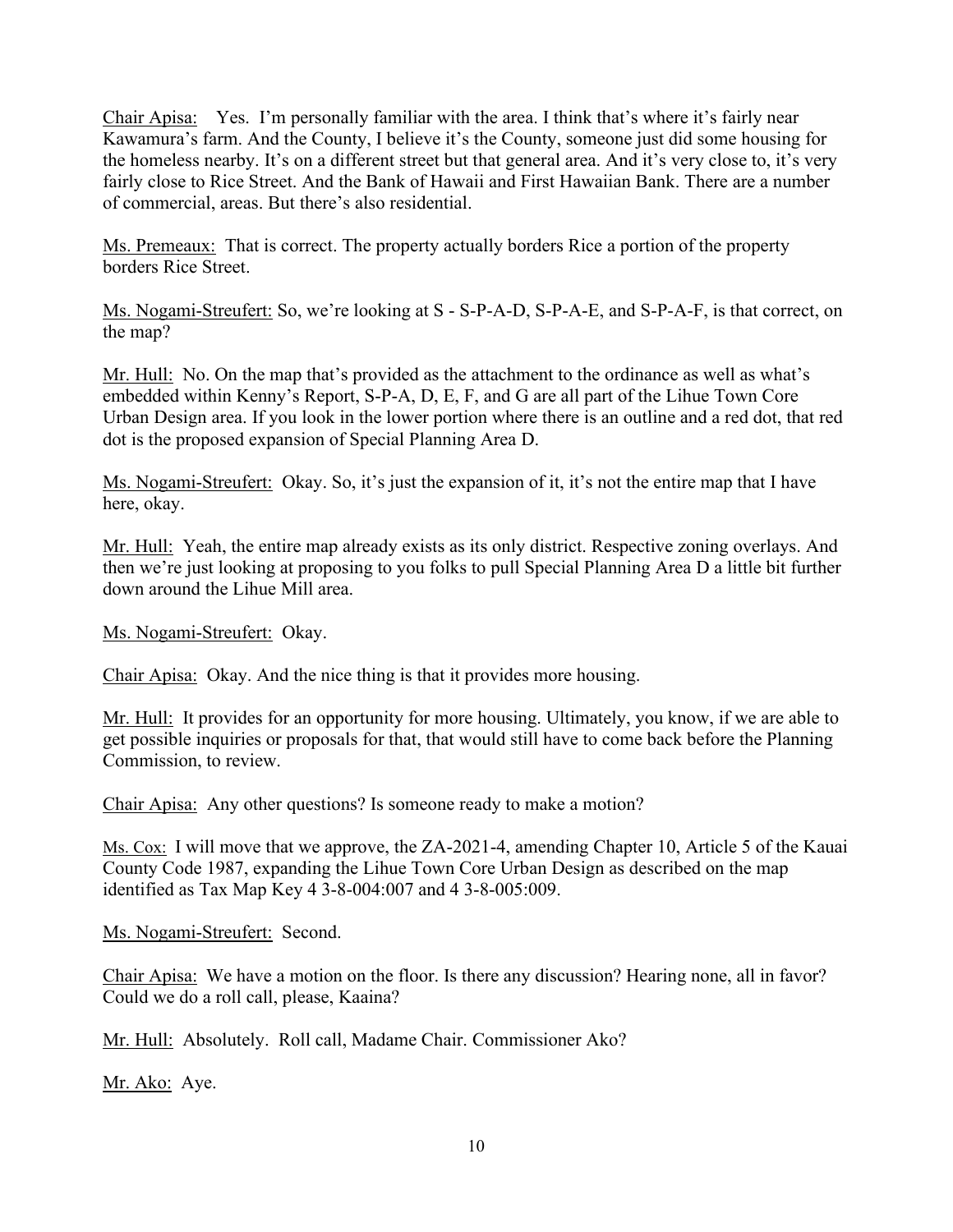Mr. Hull: Commissioner Chiba?

Mr. Chiba: Aye.

Mr. Hull: Commissioner Cox?

Ms. Cox: Aye.

Mr. Hull: Commissioner DeGracia?

Mr. DeGracia: Aye.

Mr. Hull: Commissioner Otsuka?

Ms. Otsuka: Aye.

Mr. Hull: Commissioner Streufert?

Ms. Nogami-Streufert: Aye.

Mr. Hull: Chair Apisa?

Chair Apisa: Aye.

Mr. Hull: Motion passes, Madam Chair. 7:0.

All remaining public testimony pursuant to HRS 92 (Sunshine Law)

# **CONSENT CALENDAR**

Status Reports

2021 annual Report Annual Report on the progress and status of compliance of the conditions of the subject permits for Hokuala Resort (formerly Kaua'i Lagoons Resort) in accordance with Conditions No. 28 of the Second and Third Amendments to Special Management Area SMA(U)-2005-8, Project Development Use Permit U-2005-26, Use Permit U-2005-25, and Class IV Zoning Permit Z-IV-2005-30*.*

Mr. Hull: Next up we have the Consent Calendar, and there's just one Status Report on the consent calendar. And so, the consent calendar has Status Report 2021 Annual Report. Annual report on the progress and status of the compliance and the conditions of the subject permits for Hokuala Resort. In accordance with the Condition No. 28 of the second and third amendments to Special Management Area SMA 2005-8, project development and use permit U-2005-26 and use permit 2005-25. And Class IV Zoning Permit Z-IV-2005-30. We did attach it directly to the report to pertain to the matter. And it's a consent calendar. So, unless the Commissioner wants to remove the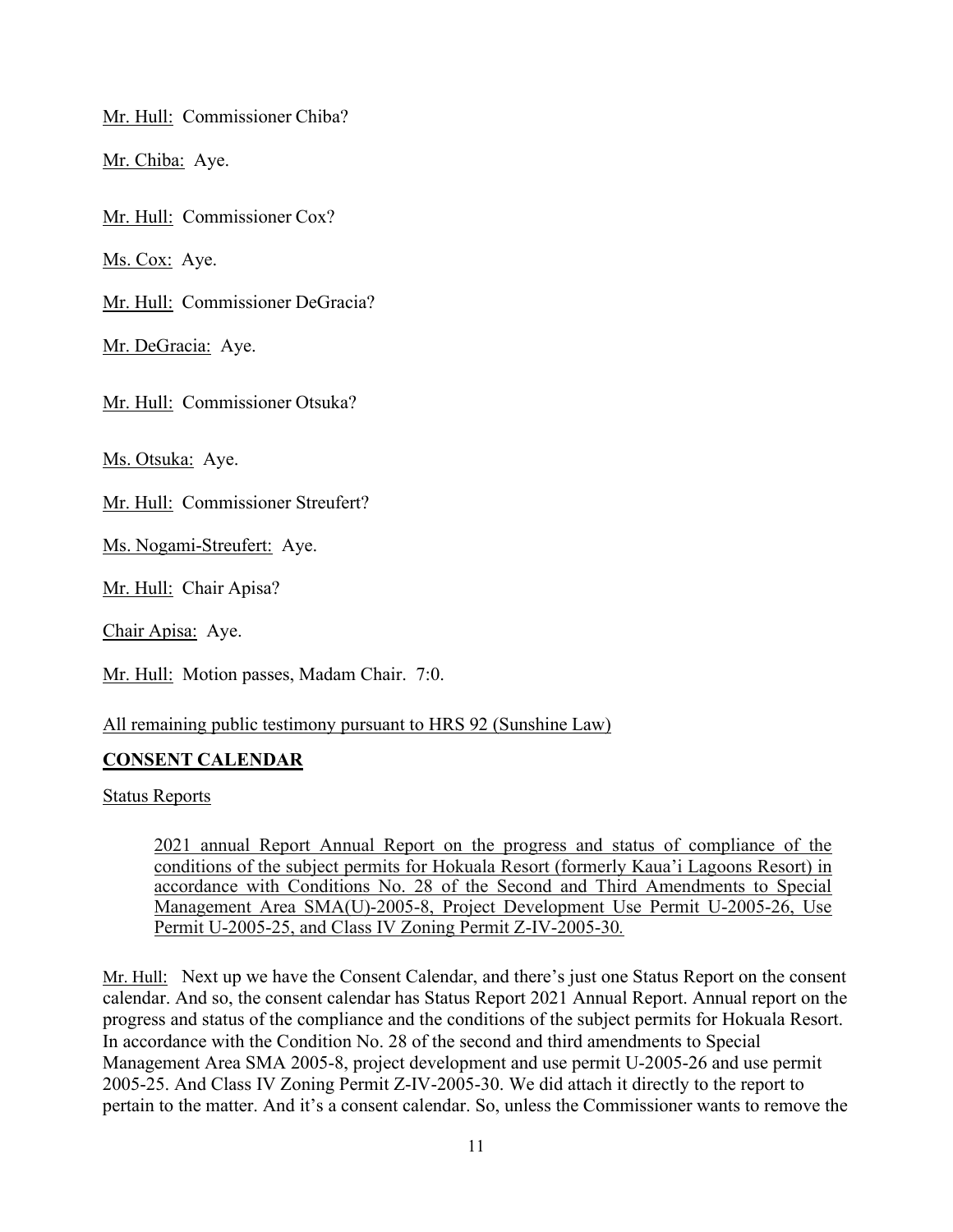agenda, an item off the consent calendar as a review, it just gets automatically received.

Chair Apisa: So, no action is required, correct?

Mr. Hull: There's no action required on it, correct.

Chair Apisa: Thank you. Does any Commissioner have any comments on that before we move on? All right, thank you very much. We can move on.

Director's Report(s) for Project(s) Scheduled for Agency Hear

### **GENERAL BUSINESS MATTERS**

Coastal Zone Management Program and Special Management Area presentation by the State Office of Planning and Sustainable Development staff*.*

Mr. Hull: Moving on to General Business Matters. The Coastal Zone Management Program, Special Management Area presentation by the State Office of Planning and Sustainable Development Staff. I believe we have Shichoa from Office of Planning here with us. And Justine Nihipali. So, I'll kind of turn it over to them. They're definitely very strong partners with the County of Kauai in the implementation of various state policies including but not limited to the Coastal Zone Management Act. So, thank you guys so much for being here. I'll turn it over to you guys.

Ms. Justine Nihipali: Thank you, Chair Apisa and Commissioners for allowing us to appear before you today. I just wanted to also thank Director Hull and his staff. We do work very closely with them. Primarily for the administration of Special Management Area Permits. So today, we're appearing before you because we do periodically do so for all the Planning Commission to provide just an overview of the state program and some of the background as well as a little bit of a deeper dive into the Special Management Area and how we work with the planners at the Kauai County Department. My name is Justine Nihipali. I serve as the Coastal Zone Management Program Manager here at the Office of Planning and Sustainable Development which is a new name change that we're still trying to get used to rolling that off our tongues. And then I'm joined by Shichoa Li, who is a planner, and he serves as the estimate coordinator here at our state office. I'm going to share my screen. Bear with me. Okay, we're loading it looks like. What are you able to see here? Okay. I think this makes more sense. Are you able to see the big slide?

### Mr. Hull: Yes.

Ms. Nihipali: Okay. Thanks, Kaaina. Excuse me. So, the Coastal Zone Management Program has very origins. Started with the National Coastal Zone Management Act in 1972. It's enacted by U.S. State Congress. And you can see in the red where the purpose is to preserve, protect, develop and where possible to restore or enhance resources of the Coastal Zone in the State. They identified that the states were in the best positions to manage the Coastal Zone. And, thereby, established a voluntary partnership between the Federal Government and the states to administer the Coastal Zone Management Program. So, this is a voluntary Federal-State partnership. In doing so states have two strong basic incentives, Federal Government provides funds for state planning and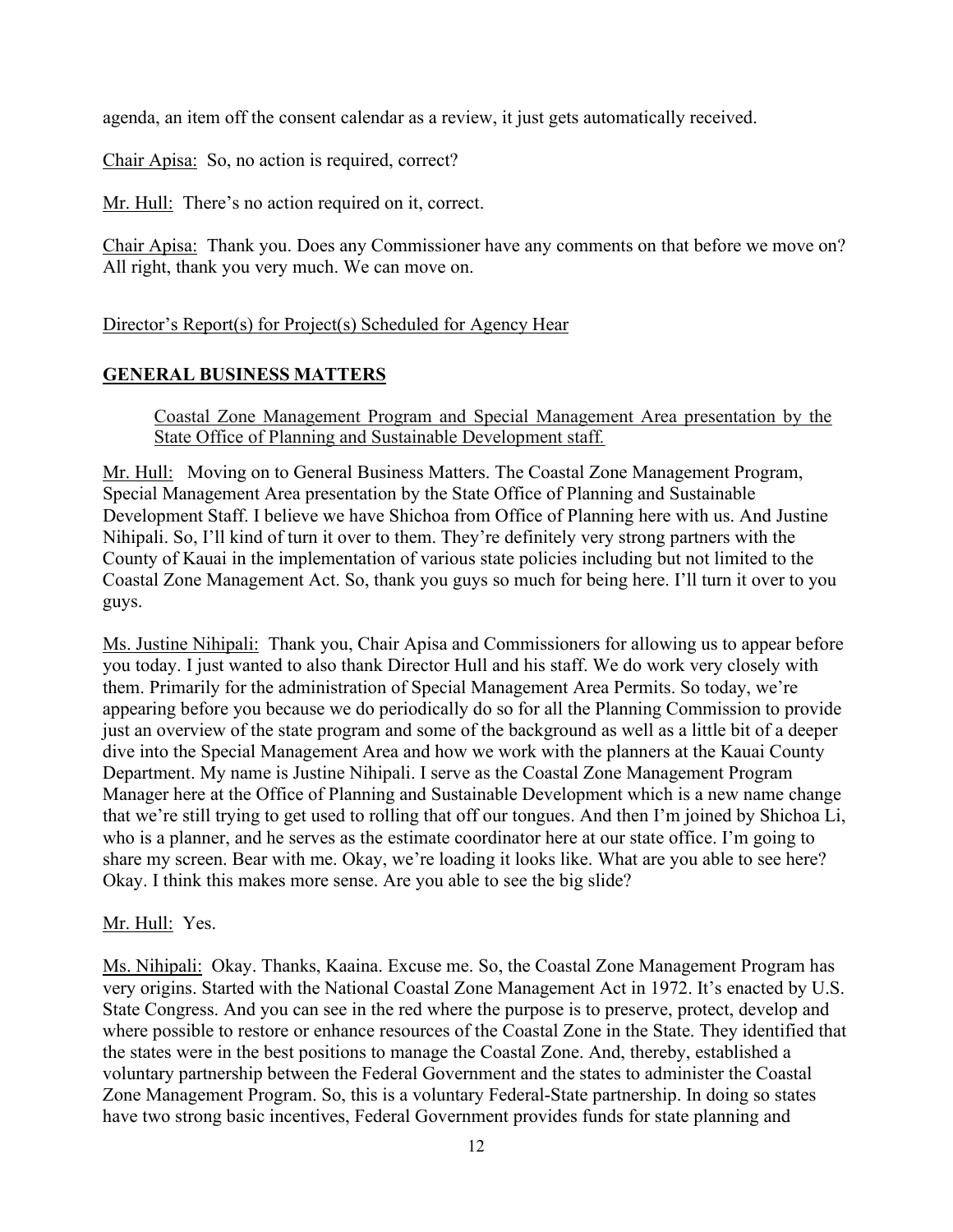administration within the Coastal Zone. As well as the State having the ability to administer the Federal Consistency Review Program which we'll touch upon a little bit later.

So, I'm going to talk about a little bit of what we do at the State, the State level. And then Shichoa Li, as I mentioned before, will talk more specifically about special management area and shoreline setbacks. The opportunity also that's provided through the State is to enhance our program. The program is a network program which means when we were established the State decided that, you know, it was not that we had and needed more regulations, it was that we needed more management. So, each agency and its statutes remain the same and they are responsible for administering their part of the (unintelligible) network program. Through this we have opportunities to enhance the program, which are through competitive grant funding opportunities. projects of special merit. And in these nine categories that NOAH approves for the State. Right now, we have two priority categories that we're working on. Which are coastal hazards as well as our Ocean Resources Management Planning.

As we establish the program there was an act in 1973 that mandated the development of the program. In 1977 the statewide program was enacted, and NOAH approved of our program in 1978. This is our certificate of approval. Where are we housed? We are in the Office of Planning and Sustainable Development. Right now, we are in transition right now. So, this slide needs to be a little bit updated. July 1, we added some programs. But right now, we are housed in the Planning Division. Within this as well will be the Environmental Review Program, which is the formally Office of Environmental Quality Control. We also, under the Office of Planning but through a policy with the policy wall is the Land Use Commission. So, the Federal funding, we are, we received (unintelligible) allocation of approximately 2.5 million dollars in Federal funds annually. What this is used for is to support the Hawaii CZM Program. So, staff here at our office, we have about ten staff to administer State, State-level, um, responsibilities as well as Federal mandates for the CZM Program. We also fund the County Administration of Special Management Area permitting system. Right now, CZM funds support 14 positions in neighbor island planning departments. Okay, thank you. So here are a number of our CZM program components. We do have some regulatory responsibilities. We have Federal consistency. In the red is where Shichoa will be touching on later. We also have initiatives such as our Ocean Resources Management Plan which is a State-mandated plan. We have a focus in coastal hazards, a federal mandate to achieve a coastal nonpoint pollution control program in which we work very closely with Department of Health. And we also administer a state legislatively established advisory council that has 12 members representative of various interests across the State. Right now, we do have a vacancy for our Kauai seat. Previously we had a number of representatives including Angela Anderson who's one of our previous MACZAC members.

Federal consistency, this is a very broad overview. This is one of the privileges of being able to have this partnership with the Federal Government is the privilege to administer the CZM Federal consistency program. In this it's an administrative review where Federal actions that have reasonably foreseeable effects on coastal use or coastal effects have to be consistent with our enforceable policies through the CZM program. We have a very specific list of those types of activities. But in general, we require Federal agency certain Federal agency activities, Federal permits, as well as Federal financial assistance that undergoes review. We also are the lead coordinating agency for the Ocean Resources Management Plan. This plan is in its fifth iteration. And we work closely with the Planning Department, um, in its update and they are very supportive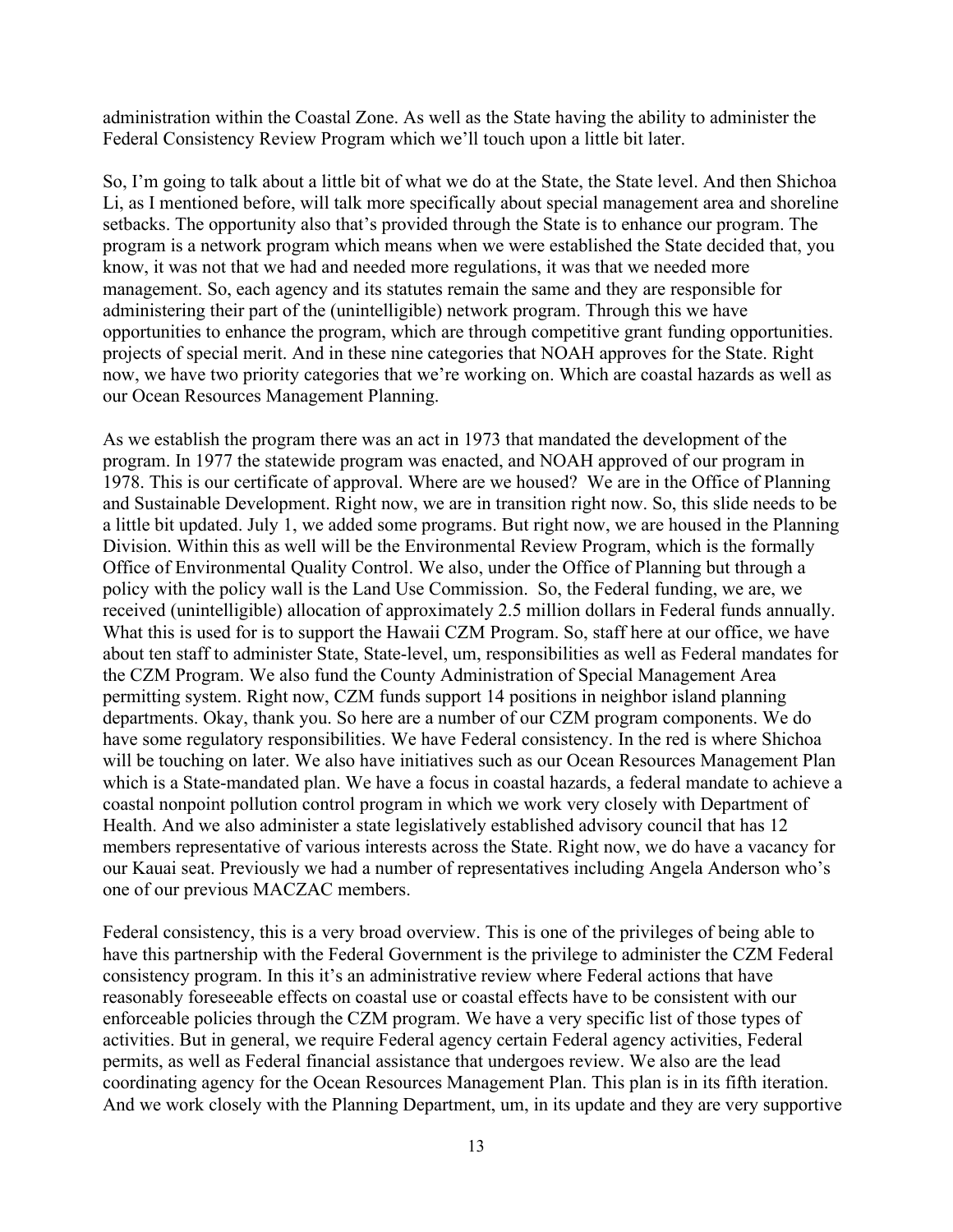in its implementation actions. It is a State-mandated plan. And we have identified three focus areas. Um, the first is Coastal Hazards and Development. The second is reduction of land-based pollution. And the third is marine ecosystems in which DLNR DAR serves as our lead agency in this regard. Another one of our enhancement areas is for coastal hazards. A lot of I think what we talk about in our office is related to (unintelligible) and coastal erosion.

Coastal hazards mean, many unfortunately where we're located many hazards including tsunami. We are wrapping up a five-year effort to build resilience in the State relating to tsunami hazards in which case that certain types of facilities where it would be very challenging to evacuate but have a large occupancy and/or house hazardous materials are subject to stronger building codes but were put forth by the State Building Code Council and the American Society of Civil Engineers. What this does is we've developed maps that identify where those facilities will actually need those more stringent building codes. Or it doesn't make sense for all buildings to do so. So, if you're in this design zone that we're developing then, you know, these just design codes apply to you and your essential facilities. And then if you're not, like the single residences, which we will evacuate, et cetera, they will not be in this design zone. And so not subject to these more stringent building standards.

We also, as mentioned before, work with Department of Health. In 1990 the CZMA was amended by adding a new section to protect coastal waters. We are required to work with Department of Health and submit for ETA and no approval of a program. It's administered jointly and we are almost there. We have four out of 49 of the required management measures that we're working towards approval for. This is just a broad overview of the marine coastal zone advocacy council. Um, it is lovingly known as MACZAC founded in 2001. Just an overview of some of the outreach materials that we provided. Like I mentioned before,12 members of the public with representation from various industries and interests. I mentioned this before as well is that the Coastal Zone Management Program is a network program. And what that means is in our state the coastal zone area is not just the shoreline. But because no place in our state is more than 30 miles away from the shoreline. The entire state is in the coastal zone. And so, what that means is there are a number of regulations and management that occur. For example, there are a number of enforceable policies from our state and county agencies from the mountains to the shoreline. And, of course, within that is the County Special Management area. And then the shoreline setback, which is a dynamic line, based on certified shoreline. Which it should be a minimum of 40' or greater based on changes to the Coastal Zone Management law which occurred in 2020 of last year. There's also jurisdiction of DLNR and other entities within the waters. So, this is the entire Coastal Zone Management Program in the State. Good? Okay. Thank you. I'm going to toss it over to ShiChoa and he's going to dive in a little bit deeper into shoreline setbacks and SMA.

Mr. Shichoa Li: Hey, good morning, Director Kaaina, and Commission Chair, Vice-Chair, and Commission members, thank you for this opportunity. My name is Shichoa Li and I am the State Wide Coordinator. I am working closely with the County Planning Department staff. So, we almost have monthly meetings with the County planners regarding SMA and the shoreline setbacks (unintelligible). So today I will present (unintelligible) regarding SMA. But before we start SMA this (unintelligible) the shoreline setbacks. So we can see, as Justine mentioned, uh, (unintelligible) the diagram the - the previous slide show the shoreline that divides between the County jurisdiction and the State jurisdiction. You see the left side of the picture show these kinds of things. Shoreline (unintelligible) I know people sometimes complain these kinds of things because shoreline divides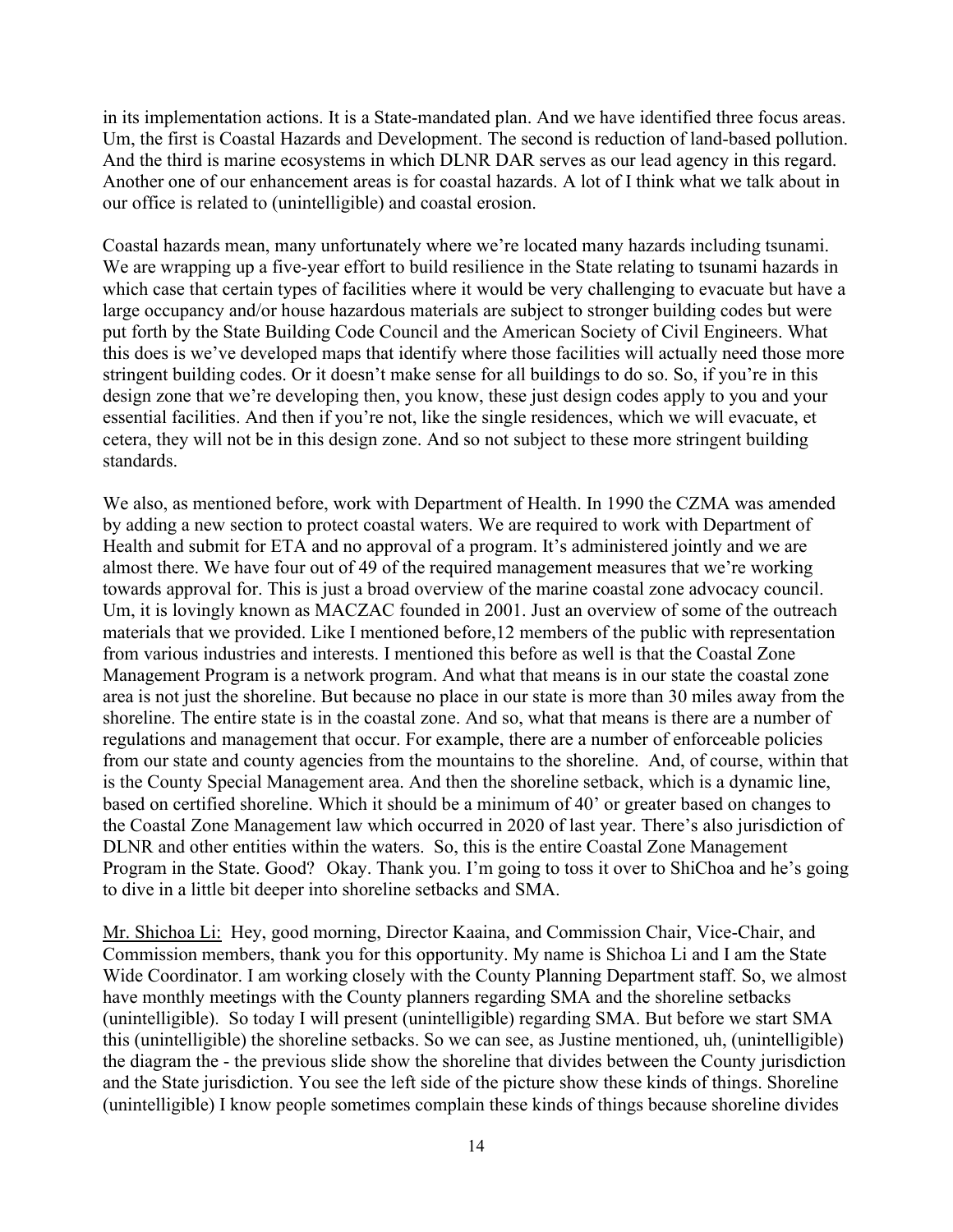jurisdiction between County and the State (unintelligible). But, in fact, in practical sense, State and the County always working together to protect shoreline and protect beaches and also regarding the shoreline setbacks. So, this is in practical sense. But in the meantime, you can see the red line the the shoreline setback (unintelligible) that's really important line for County jurisdiction like the Planning Commission. I know the County of Hawaii that have the shoreline setback ordinance Article 27 regarding shoreline setback ordinance. Just approval after this year regarding how far away from shoreline setback.

So new structure within shoreline area (unintelligible) have followed the requirement of a new shoreline setback (unintelligible). But existing structure for all state of Hawaii a lot of nonconforming structures. This also is a really challenging issue for shoreline setbacks because they're already there. That's why shoreline setback (unintelligible) - shoreline setback, (unintelligible) is (unintelligible) from 2005. (Unintelligible). But in 1986 the move from (205) to (unintelligible) (5A). (Unintelligible). So that's why before (unintelligible) many, many structure really close for shoreline. Also, the condominium shoreline setback for 20 feet. So, you can see existing structure really is a challenge for today and for the future. But today, we already increased the shoreline setbacks. (Unintelligible) this is the slides regarding SMA it's called Special Management Area. This concept or term is in popular use by the (unintelligible) program also by the public. The reason for that because SMA requirement is enforcing the program get approved by state - by state and by federal as (unintelligible) start from 1975. That means from (unintelligible) as (unintelligible) area extending inland from and along the shoreline. The shoreline (unintelligible) and also cause the water related for SMA, but SMA area is also original concept is not by parcel by parcel, so you in practical sense, and Planning Commission Members, you already know, some of parcel (unintelligible) SMA. So, SMA boundary is not a formal parcel boundary. It's original concept. You can see this (unintelligible) picture, you can see is that (unintelligible) area is SMA area much more no (unintelligible) but that on the other side mauka side, mauka side is the inland side and much more highly rising in density for development.

So, SMA permitting purpose is a (unintelligible) shore development that along the shoreline - that's the (unintelligible) purpose of SMA permits. Also, in (unintelligible) area just he mentions (unintelligible) Hawaii this exempt area, but at the beginning, 1977, SMA area is defined as a CZM. So, you can see, SMA is so important that, for beginning of this exempt program. These are the basically the purpose of SMA permits. SMA permits it is not (unintelligible) mitigating the impacts from development. That's why the permit - permitting is that for mitigation measures, these are very important concept, but the shorelines area is (unintelligible) concept with SMA. Shoreline area is a prohibits structure within shoreline area, but SMA permits is a mitigation measure. That's the major purpose.

Also, the time that SMA permitting that (unintelligible) acts when (unintelligible) Shoreline Protection Act, that means SMA really, that time that ran to that shoreline and also conserve water, that's why it called Environmental Shoreline Protection Act for SMA. Then we started talking about SMA permit- SMA permitting unique is a false permit for a development with SMA area. That's why public sometime the mix concept regarding (unintelligible) policy with SMA permits because SMA use - permit (unintelligible) SMA permits require public hearing. So, when public hearing come out, sometimes the public (unintelligible) challenge (unintelligible) land use policy, but in fact, SMA permit is not a land use policy. Land use policy by state land use commission by the (unintelligible) conservation land but also by county council regarding zoning. SMA permit is a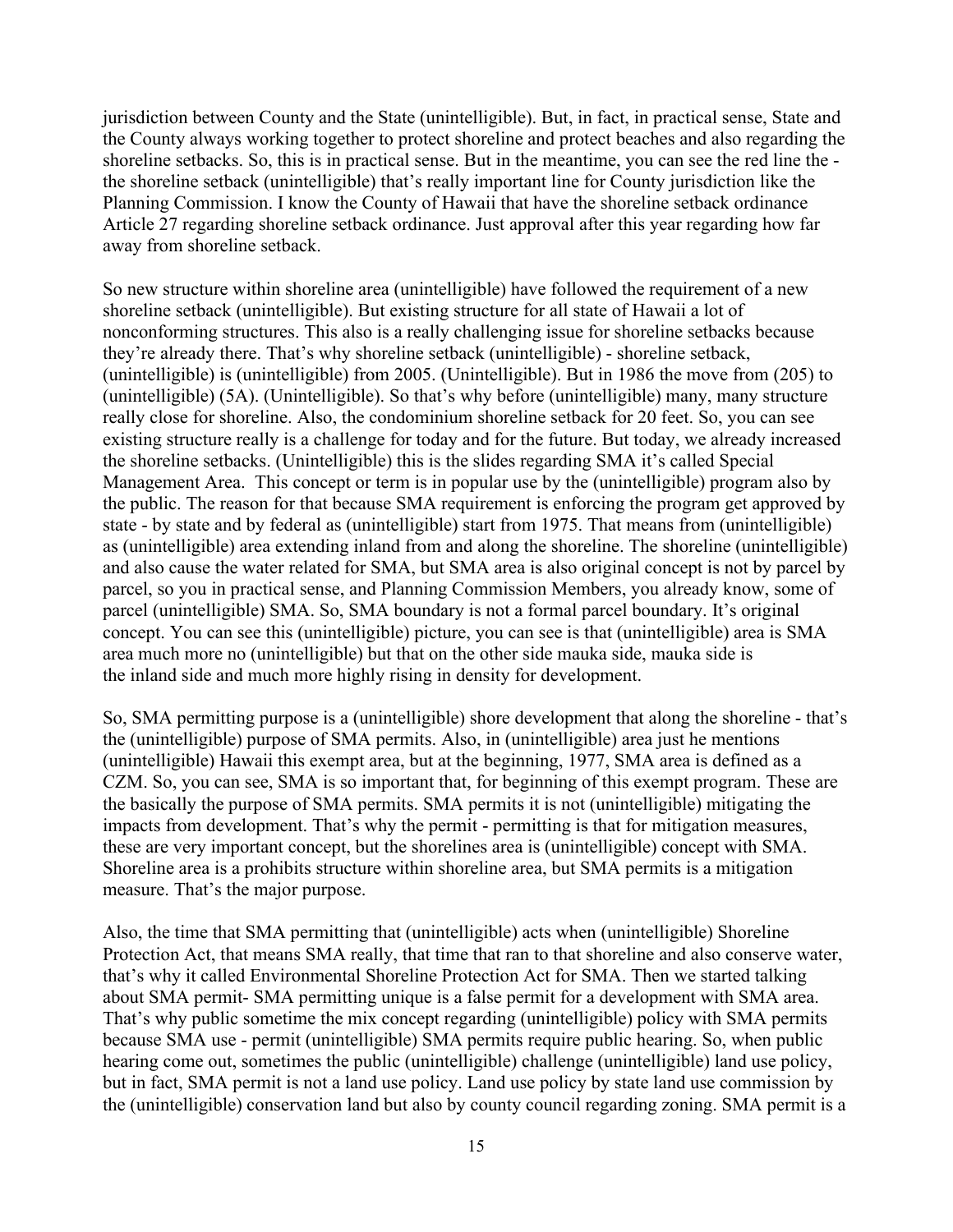allowable land use, itself is not land use policy. So, that's why when people (unintelligible) policy regarding SMA permit (unintelligible) before SMA permitting started, that should be already allowed by the land user policy by county or by state. So, this is really clear that boundary between SMA permitting and the land use policy issue. So, because SMA permit it, permit (unintelligible) some time we get a phone call from public asking us, "Why I need the SMA permit? Can I do that without a SMA permit to do the building, (unintelligible)?" The answer we'll be saying, "No." Because 205A requirement is that any development within SMA area must get a SMA permit first, then they can go to other permits. So, this is required by 205A (unintelligible) law.

The county authority of SMA permit, you can see, each county has the SMA authority, like, Hawai'i, Kauai, Maui, is only the planning commissions that Hawai'i County (unintelligible) since I think 2009, that (unintelligible) planning commission and (unintelligible) had two planning commissions, but the Maui (unintelligible) Molokai, (unintelligible) and Maui. But city County of Honolulu is a council that has SMA authority. This year, beginning of this year, they tried to change the authority from city council becomes the county planning commission like other counties, but cannot because county and city charter, that had to be amended (unintelligible) can't change the authority, otherwise, city county Honolulu planning commission cannot (unintelligible), SMA authority. They cannot. So, this was suggestion like this way, yeah. Okay, this thing just gives whole picture from the State of Hawaii, you can see that (unintelligible) shows how (unintelligible) for SMA area. SMA boundary can be amended at any time by planning commission by SMA authority, but the way you the contract of SMA boundary have a good (unintelligible) program approve for (unintelligible) is the county authority. So, you can see, sometimes (unintelligible) before they ask for, "Can we do the whole island become SMA?" Of course, you can, from 205A, but to understand the trade-off between SMA permitting and then what's the requirement for SMA permitting. If all islands become SMA area, all development (unintelligible) SMA requirement (unintelligible) to do it right. Also, what's the meaning for SMA permit? So, you can have the (unintelligible) you know, permit - purpose of SMA permit. So, this is an objective and policies and also SMA guidelines, really important for SMA permitting for SMA condition and permitting condition also. I know (unintelligible) program is really broad program that kind, area program, but we cannot use the SMA for everything. So, SMA permitting condition must be sticking to CZM objective policies and also the SMA guidelines. We cannot put in other conditions for SMA permits, like some other things like it's public safety, like crime or some other kinds of conditions. Sometimes if condition too broad, also beyond the CZM provisions, 205A, we also get a challenge for SMA permitting conditions. So, this is the framework for SMA permitting conditions.

Then we, SMA area definite have already two important concept development and nondevelopment. Non-development that means a being exempt from SMA requirement from what 205A, section 22 (unintelligible) potential (unintelligible) structural can be exempt from SMA permit, but keep in mind, at the end of the exemption list, they always say Planning Commission, Planning Authority, SMA authority, if they find significant impact from this kind of exemption list, the proposed actions still have been defined as a development. Still hasn't (unintelligible) require SMA permit. So, this kind of door is still open to the SMA authority instead of (unintelligible) themselves that, "I'm exempt." They cannot exempt themselves, always have to go to planning director for (unintelligible) authority that planning commission for exemption. Also (unintelligible) I have to point out the single-family residency, the changes since 1975 SMA permitting start, from 1975 to 2011, any single-family residency is exempt, no matter how (unintelligible) they are, where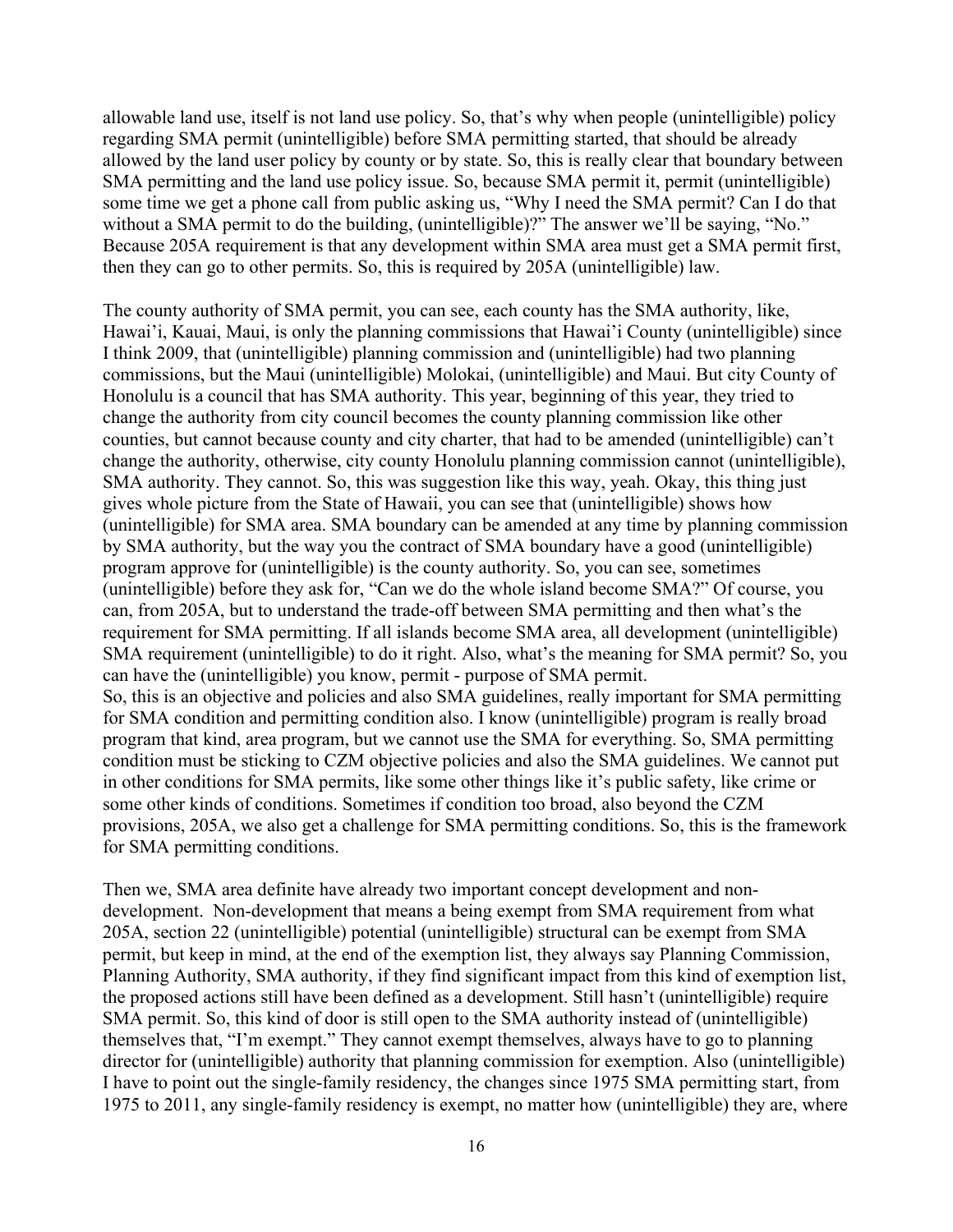they are located, all exempt from SMA requirement. But since 2011, if the floor area more than 7500 square feet, the size or larger than that will be trigger SMA requirement. But that also (unintelligible) 2020, last year, they also change the single-family residence location. If along the shoreline or the shoreline parcel or the parcel itself impact by, like, storm surges or shoreline erosion or high tides, they also trigger SMA requirement.

So, since last year (unintelligible) restriction for single family residency regarding an SMA requirement. But also, some development (unintelligible) that can be exempt. So, this also (unintelligible) define as development that have the difference between major and minor, this whole SMA user permit also called SMA Major Permit. There are SMA minor permit - two (unintelligible) decided as major and minor. With the significant impact (unintelligible) this is a key part, also ask the county authority (unintelligible) department (unintelligible) about the (unintelligible) impact from the action, the proposal, application. The other (unintelligible) decide as major or minor is (unintelligible) they call they increase the threshold of 2011 and become \$500,000 for cost threshold because when the cost threshold more than \$500,000, they automatically should get as major. The reason for that because the public (unintelligible) ask for this (unintelligible) for trigger even maybe not as (unintelligible) but a cost threshold (unintelligible) as defined by 205A right now, yeah. That (unintelligible) always challenging' the SMA assessment at the planning commission members (unintelligible) already knows application some kind assessment for the (unintelligible) impact really, really challenging. We get in the review, our funding recommendation from NOAA agency since 2000, I think in 2019 the (unintelligible) our (unintelligible) program because the public also (unintelligible) ask for community impact as (unintelligible) guidance because (unintelligible) impact the definition is already a problem that (unintelligible) Chapter 11 (unintelligible) is definition really clear, but hard to assess that really, really challenging. That's why I know we are working with the Planning Department trying to provide some guidance on how to assess that community impact for SMA permit assessment. We provided this kind of criteria from CZM objective policies and the SMA guidance and regarding the time, how large area should be considered for cumulative impact, so this just gives a general idea. We still working on that guidance right now. Then Act 16 Section Law 2020, that change amended the 205A (unintelligible) law last year, that's four major amended for Act 16. What amendment is that? Amendment of (unintelligible) development and (unintelligible). The second amendment is the increase shoreline setbacks from 20 feet to 40 feet. Kauai County right now minimum is 60 feet, but more restricting than 205A because 205A give authority to counties that can increase more larger than 205A requirement, but minimal right now is 40 feet. They also Sea Level Rise including the definition of a Coastal Hazard right now and provides a definition regarding beach (unintelligible) and also restrict and prohibit housing structure and the sides where the beach is, so we want to (unintelligible), uh, discuss in much more detail regarding this kind of four amendment.

This (unintelligible) amendment (unintelligible) and the (unintelligible) and I know when I come to CZM Office of Planning (unintelligible) PSD. They're (unintelligible) their time before (unintelligible) last year can be development require SMA permit or can be exempt, that have both sides, but last year we gave away (unintelligible) from requirement that SMA permits that become exemption (unintelligible) so only exemption (unintelligible). So, (unintelligible) can be exempt, potentially from SMA requirement. That also, non-structure improvement including single family residency, commercial and a non-commercial structure, that also can be land. I know a singlefamily residency (unintelligible) structure (unintelligible) also can be exempt, so that's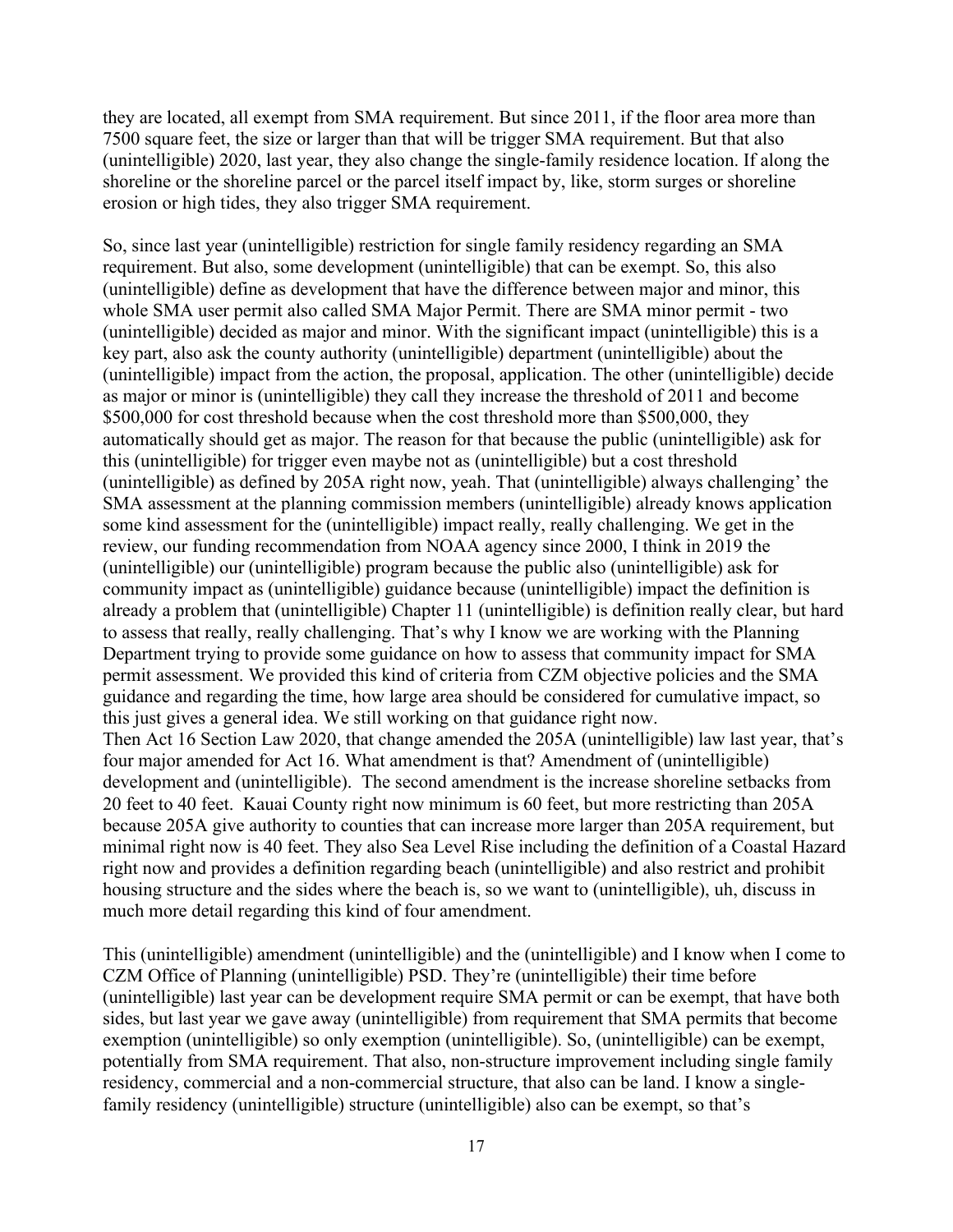(unintelligible) single-family residency, but the other things, these things are major in (unintelligible) and I mentioned before, construction or (unintelligible) construction of a singlefamily residency, when they're located in the shoreline parcel, there will be two SMA requirements, or in the parcel itself, even though the shoreline parcel, but impacted by the waves, storm surges, and high tides, or shoreline erosion will trigger SMA requirement also. This is the last part (unintelligible) non-shoreline parcel, just (unintelligible) parcel, if impacted by these four types of hazards will trigger SMA requirement. So, I can see county or (unintelligible) more and more application for single-family residency. As far as I know City and County of Honolulu right now, a lot of, more single-family residence asks for a required SMA permitted requirement because they are a shoreline parcel.

So, this is a suggestion for county to take and consider about shoreline parcel. How to decide not shoreline parcel impacted by storms or waves or high tides or shoreline erosion. We suggest use a 0.54 sea level rise scenario to from seal level rise (unintelligible) to see which side, potentially impacted by these four types of coastal hazards. This just gives suggestion for County Planning Department to assess this kind of potential impact. So, this is a minimum 40 feet shoreline setback from before 205A before the County of Hawai'i or the City of Honolulu and Maui, they use 20 feet or 30 feet as the minimum requirement. After Acts 16, minimum requirement must be 40 feet, cannot be 20 feet anymore, but I know county Hawai'i, uh, Kauai different. They ask for 60 feet as a minimum requirement. I think that's really positive way to protect shoreline, also protect the property from coastal hazards. And shoreline setback variances will be potentially granted for use or uses or shorelines (unintelligible) shorelines (unintelligible) parcel. The reason setback (unintelligible) not a permit. Sometimes the property (unintelligible) set back (unintelligible) permit (unintelligible) SMA permits. That's not true. (Unintelligible) means (unintelligible) prohibiting 205A requirement that with (unintelligible) all structure shall be prohibited without a variance. But some minor structure can be within the shoreline area. This is the purpose of shoreline setbacks.

So, definition of "beach" really, really important also really it – first time for the state law defines this so they have the purpose of beach, defining the beach. We can see they have three purposes here. The beach (unintelligible) is for public use for progressing and for protection coastal ecosystem or provide buffer zones (unintelligible) coastal hazards. This area as the picture itself only just show the dry beach area. But this definition much broader than this kind of dry beach area. So that is a CZM policy of change.

You can see that real color here it prohibits the construction of private shoreline housing structure (unintelligible) in the amendment in the area with the pictures. So, this is very important right now, cannot use sea wall, put it in beach area and the no longer can be allowing this action at all. The reason before that people claim or ask for sale because the erosion, they have hardship. That's why they ask for sea walls. But Acts 16 right now, prohibits shoreline happening within beach area. Also in the meantime, minimize the construction of public shoreline housing structure also. So, this is a (unintelligible) of amendments in area where the beach is. So, you can see this is shows, this is a sea wall before ACT 16 they have sea walls. After Act 16 no more sea walls from private sector, from private sector in the beach area. So, this is a beach definition also CZM 205A amendment to prohibit shoreline structure within beach areas. So, the last slides I tried to show the OPSD, Office of Planning and Sustainable Development. If you have time, you can look at our webpage. We have provided these kinds of information, a video, SMA Permitting and also provide guidance for as SMA Permitting for public use and also have queues regarding (unintelligible) by Act 16 and also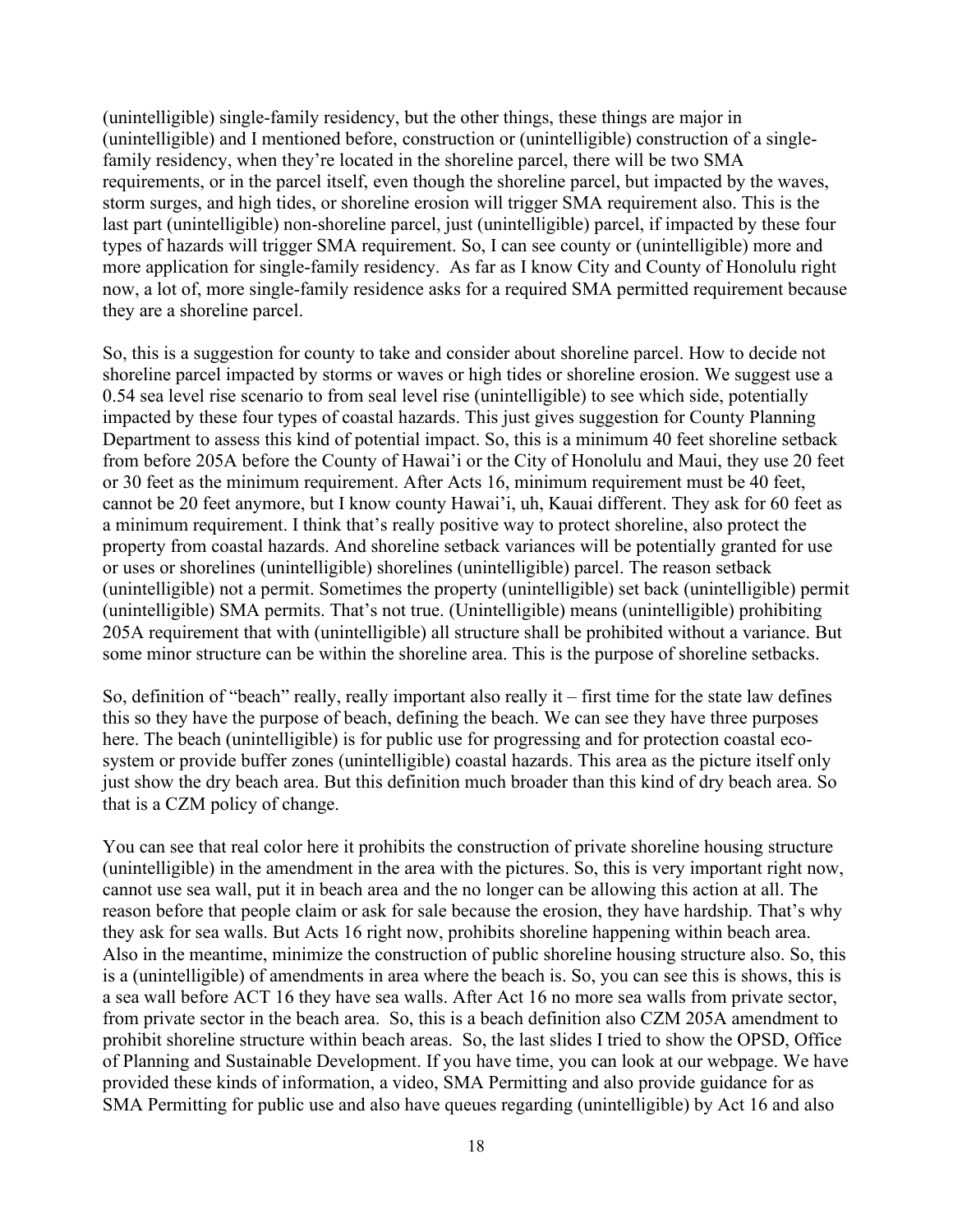for having county profiles for showing my measurements. So that's all I have today. If you have any question, please ask. We try to answer. Thank you.

Mr. Hull: Thanks for talking', Justine. Madam Chair, members of Commission, if you have any questions about, um, Office of Planning or the Coastal Zone Management Act or estimated permits as the presentation was given, now essentially would be the time. But thank you guys so much for showing that presentation.

Chair Apisa: Yes, thank you that was a very thorough presentation. Thank you. Commissioners, any questions, or comments? Hearing none, we could move on.

Mr. Hull: Okay. Basically, again, Justine and thanks again, Shichoa.

# **COMMUNICATIONS (For Action)**

Mr. Hull: Moving right along, we have no Communications for Actions.

# **COMMITTEE REPORTS**

# **Subdivision**

Mr. Hull: Moving on to Committee Reports, we have the Subdivision Committee Report. I will turn it over to Subdivision Community Chair DeGracia.

Mr. DeGracia: Today's Subdivision Committee consisted of myself and Commissioner Chiba. For New Business there was Tentative Subdivision Application Number S-20-21-5 which is Kukui`ula Development Company, LLC which was approved. And there's also Tentative Subdivision Application Number S-20-21-6 for Key Kauai Carport, LLC which was approved. A Tentative Subdivision Application, Number S-2021-7, Yellow Hale, LLC which was approved. And there was also a Final Subdivision Application Number S-2021-3, Alan and Karen Nesbitt Trust which was also approved today.

Mr. Hull: I'll just add to Committee Chair DeGracia's report that you know, there was a fair amount of written testimony that came in. There was some oral testimony which was received today concerning one of the subdivision applications that particularly pertains to Yellow Hale, LLC. Again, as I reiterated to the Subdivision Committee, the petition that was up for review, was for a road subdivision to essentially subdivide a road out of the area. It is not for the 280-some odd units, that was previously proposed several years ago, and did receive approval then. This again, is just for essentially a road subdivision. Having said that though, you know, if there are concerns, and there seem to be concerns about the subdivision, this application is for tentative approval, meaning that all the necessary documents to be reviewed are in place and the Department did make an assessment to determine the documents are in place. But now essentially, it's up to the applicant to go and meet all the requirement and solicit the comments from various agencies, including but not limited to State Department of Health, the Department of Public Works, and then as well as the State Historic Preservation Division concerning, among other things, historic or archeological assets in the area. And they ultimately have to come back to you folks for a final action once they've addressed these concerns commented on by the various state and county agencies. So while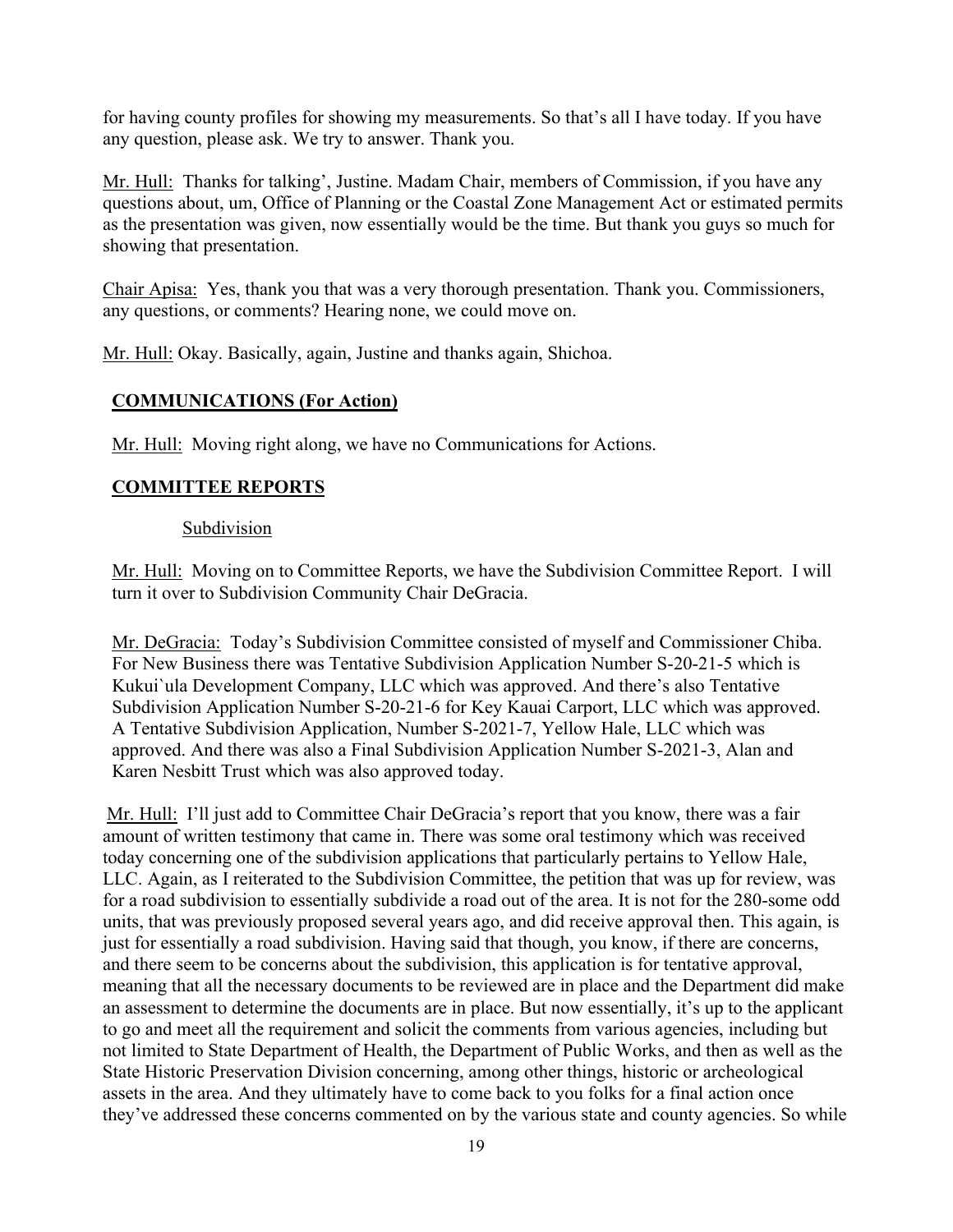the Committee did take action on a tentative approval, it is not a final approval by any means of the subdivision.

Mr. DeGracia: Thank you for making that clear.

Mr. Hull: Thanks, Chair.

Ms. Barzilai: Madam, Chair, it's Laura, County Attorney, did you want to continue with this item, or did you want to pass this item to Vice Chair Cox for approval of the Subdivision Committee Report?

Chair Apisa: Yes. I would like Vice Chair Cox to please proceed with asking for a motion or proceeding, however she sees fit.

Ms. Otsuka: Can I interject? I'm not sure if this is the proper time. Regarding Application S-2021- 3, Allan and Karen Nesbitt, Trust. On, page three I would like to amend, if it's not already done, I would like to amend for the record. It was, uh, public hearing process scheduled for February 9, 2021. It needs to be amended to today's date, August 10, 2021.

Mr. Hull: Yeah, Mr. Otsuka, and we can talk about the way the report is set up. So, the way that our report is set up is that backed in tentative approval, say, for this Nesbitt application, that was done back in February. The report is established back in February transmitting all the industry requirements which has Kenny's signature and - and reference to the date, February 9th. And then on page two we just fill in when we've met all those Conditions for final approval, a July date. So that's kind of why those dates is there. I didn't, we're actually open to looking at reformatting the way that's been done because I can actually see that now it's kind of confusing. But technically, it's not a typo on our part. We just re-use the older part and leave two areas for signatures, the first area tentative approval is done on the February date, but to see that tentative approval, we keep that signature line there and then have the new signature line for final approval. Does that make sense?

Ms. Otsuka: Yes. Thank you.

Chair Apisa: And just to be clear, Vice Chair Cox, I recuse myself from this one item if you could please chair this portion of the meeting.

*Chair Apisa recused herself from the meeting at 10:16 a.m.*

Vice Chair Cox: Yeah. Yep, I will. Thanks for letting me know. So, are there any comments on any of the Commissioners before our Board? Or does somebody want to make a motion?

Mr. Ako: Ms. Cox, I've got a question.

### Vice Chair Cox: Yes.

Mr. Ako: I don't know if it is for Francis or Kaaina, but whoever it is for, but you know, you mentioned that it still needs to go to the agency to get more information to come back with. Again, we go for that tentative agreement, but is the information right now can they proceed with the subdivision, or the new information is also critical for the subdivision itself? Or is it just for the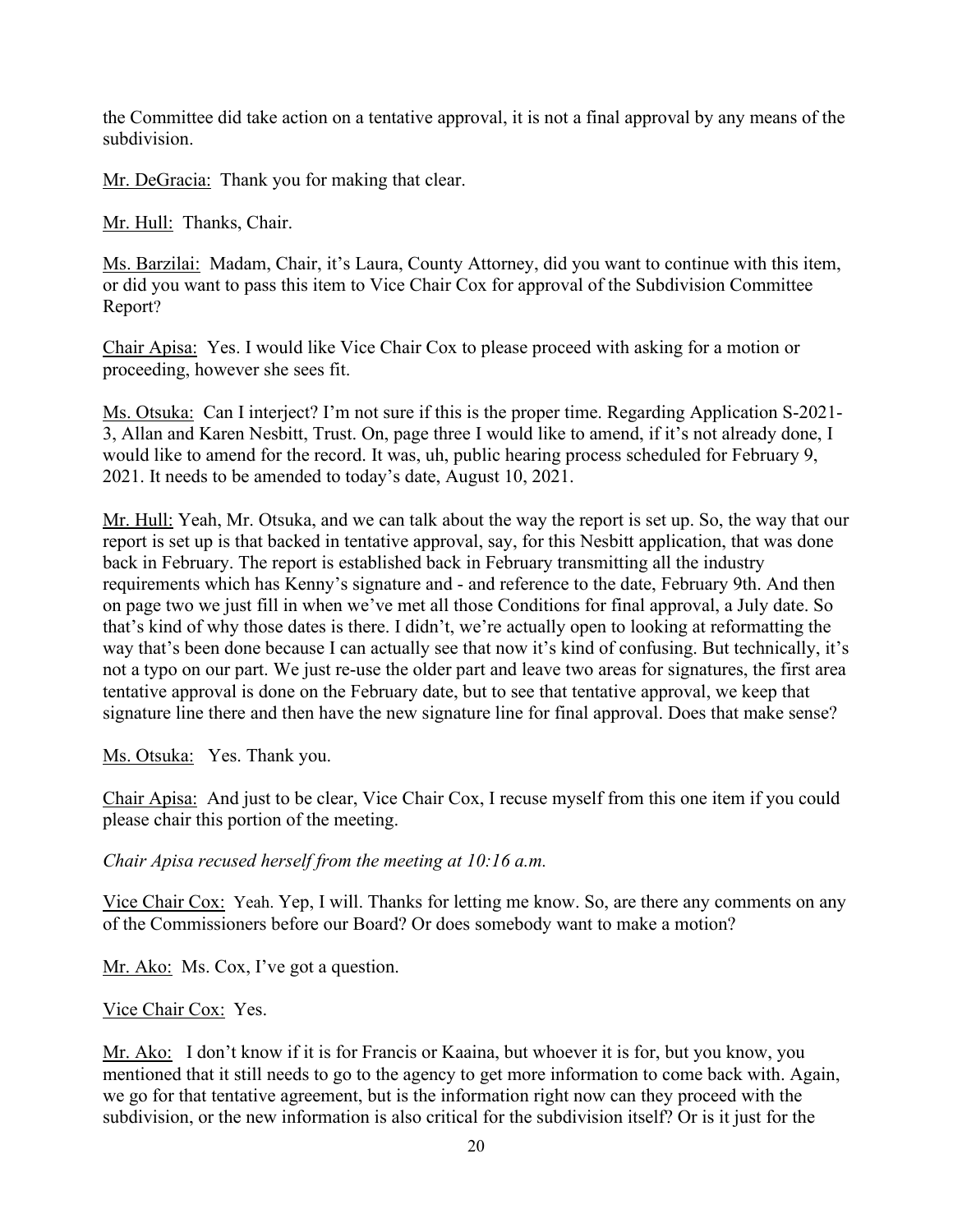development itself, the new information that they're waiting on?

Mr. Hull: The new information, no, I'll say the information that they're waiting on from State Historic Preservation Division pertains to this specific subdivision. Now the State Historic Preservation Division has done an analysis previously of the site for the permits. And they are doing an analysis again for this subdivision. But they're waiting for that information to be transmitted to them as far as whether or not they find their archeological inventory survey up to snuff, if you will in assessing the assets that are out there or the lack of assets, whichever it is. So, they have received official comments from HSPD pertaining to that. But ultimately, it's up the Commission if anyone wants to defer to wait for those official comments to come in. But whenever those comments do come in, ultimately the applicant just has to work with HSPD to resolve any of their concerns and issues for HSPD to agree for final action by the Planning Commission on a subdivision approval.

Mr. Ako: Okay, so if vote on the tentative agreement today, when the final I guess analysis comes in do we vote again?

Mr. Hull: You do vote again.

Mr. Ako: Okay, until it's approved?

Mr. Hull: Yes, so in this tentative subdivision, you're technically just reviewing to say that it can be subdivided in the manner that is being proposed. And so, there is lot size standards and what have you that Kenny as the planner has reviewed to make sure it meets all the subdivision design standards and say it can move forward pursuant to these design standards. But before final action is even taken, they still must resolve all of the agency requirements. And so, all that's being essentially submitted to you folks today is, "are you in concurrence and meets all the design "standards pursuant to the Kauai County Code?" And for the design standards we're saying it does. But again, that does not equate final approval or ultimate approval for the subdivision until they resolve all the agency requirements.

Mr. Hull: Got it. Thank you.

Vice Chair Cox: Thank you. That was a good clarification, Kaaina. Thanks for your question. Okay, does anybody have another question, comment, or motion?

Ms. Nogami-Streufert: What, are we excepting the report or are we approving the report?

Woman: Aloha. Can I speak now?

Mr. Hull: This time isn't for public testimony, ma'am. The time for testimony was in the beginning of the meeting, thank you.

Woman: Okay, so there's no public testimony coming up later again?

Mr. Hull: Did you speak previously in the Planning Commission public testimony?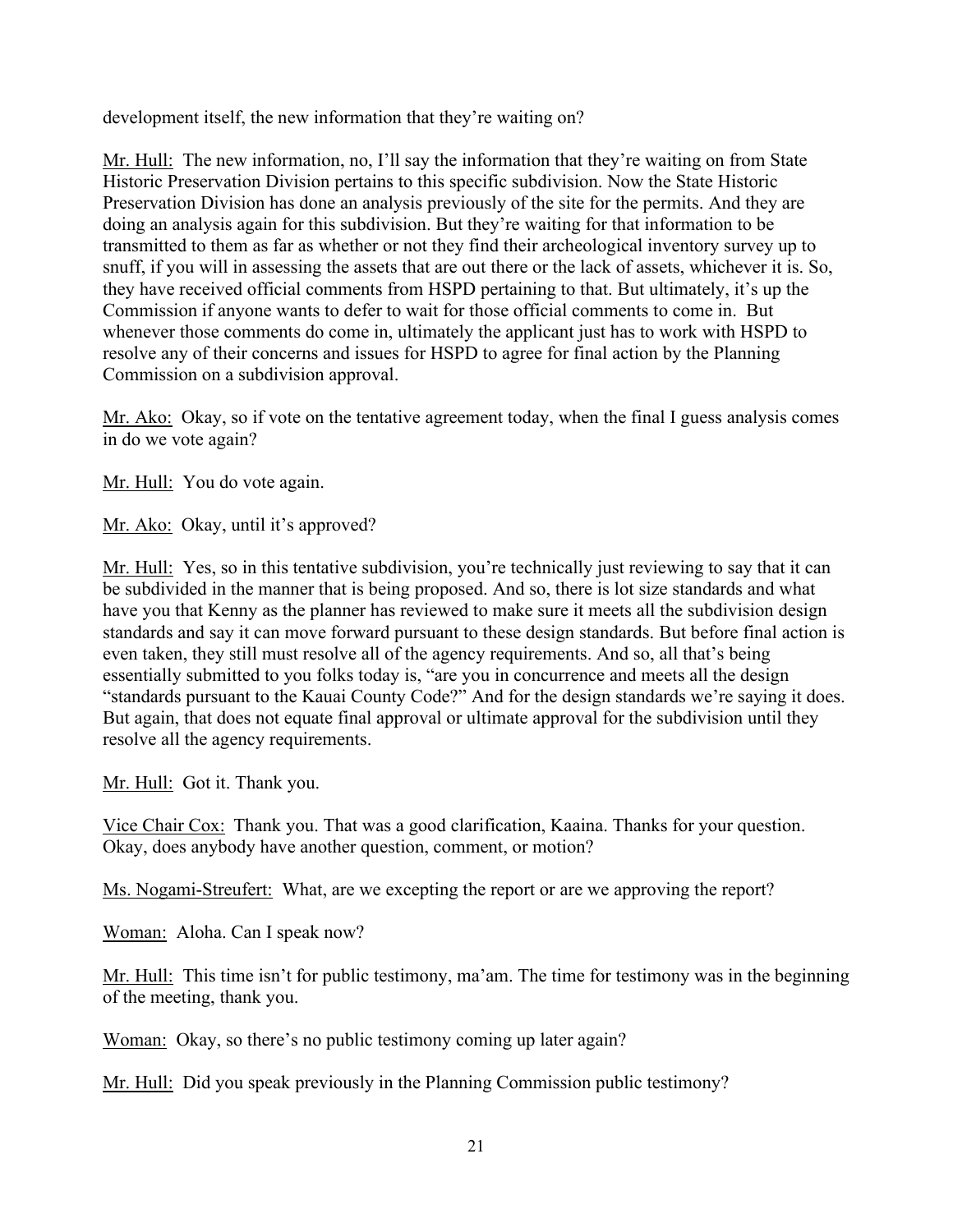Woman: No, I didn't.

Mr. Hull: Madam Chair, it'd be up to you if you want to reopen public testimony for this agenda item. But it'd be up to you. It'd be at your discretion.

Vice Chair Cox: Does anybody, Commissioner, want to weigh in before? If we reopen it, um, that means anyone who's out there who hasn't spoken has a chance to speak. Is that correct?

Mr. Hull: Correct.

Vice Chair Cox: Do you have any idea how many people are out there?

Mr. Hull: Right now, I have 12 individuals who have called in.

Vice Chair Cox: Okay. I guess I would say and, um, I would suggest that in order to be as transparent as possible we do allow testimony that we have not already heard.

Mr. Hull: Okay. Will the individual who just spoke, if you'd state your name and you have three minutes for testimony.

Ms. Cummings: Aloha kakou. My name is (Unintelligible) Cummings. Um, for (unintelligible). I'm a lineal descended to the burials in that property that you guys are talking about permitting. And I'm just here because it's not nothing, it's not nothing new. And it started back in December when the County of Kauai was notified (unintelligible) to agent is noted (unintelligible). No (unintelligible) was notice to agent. Basically, we were dealing the County of Kauai from December up until the time when the machines came into drill, at Yellow Hale, LLC property. And I submitted an Affidavit of Truth. There's, and it has not been refuted yet. SHPD, I have submitted my paperwork for the burial. And there's discrepancy happening right now where who owns the property. And what I'm asking is under the laws of grubbing because when this was when DLNR showed up that day with us and we did a report and a review of it, there was grubbing that was done unlawfully. And the County of Kauai had brushed off the permitting and said that they were going to send it and they never sent it. We got the permits there after all was done and found that it was old permits. So, my thing is the color of law. How do you uphold one law and not uphold the other? And then more so about the unlawful landfills. The unlawful permitting and unlawful commercial transactions that's happening on these lands and especially where, I'm here and in support of right now to address this and hopefully President Biden can hear this, because we're out here talking to the native people and finding out that they, there's no way they would allow desecration to their burial site. Why do we have to accept desecration to our burial sites in Hawaii for our ancestors when all you do is sit there and listen to us, but nothing gets done. This cannot keep on happening. This just cannot keep on happening. So, I know you guys all hear me because you're all in this conversation. And I hope you guys hear that I'm here, my ancestors exist, your ancestors exist, and they deserve more respect than that. So mahalo for your guys' time. Aloha.

Mr. Hull: Thank you for your testimony. Is there any other member of the public who has called and who did not previously speak at the onset during the public testimony time at the beginning of the Planning Commission and that would like to testify on these subdivision action? If so, please state your name. Again, last call. If there's anyone in the public who hasn't previously testified that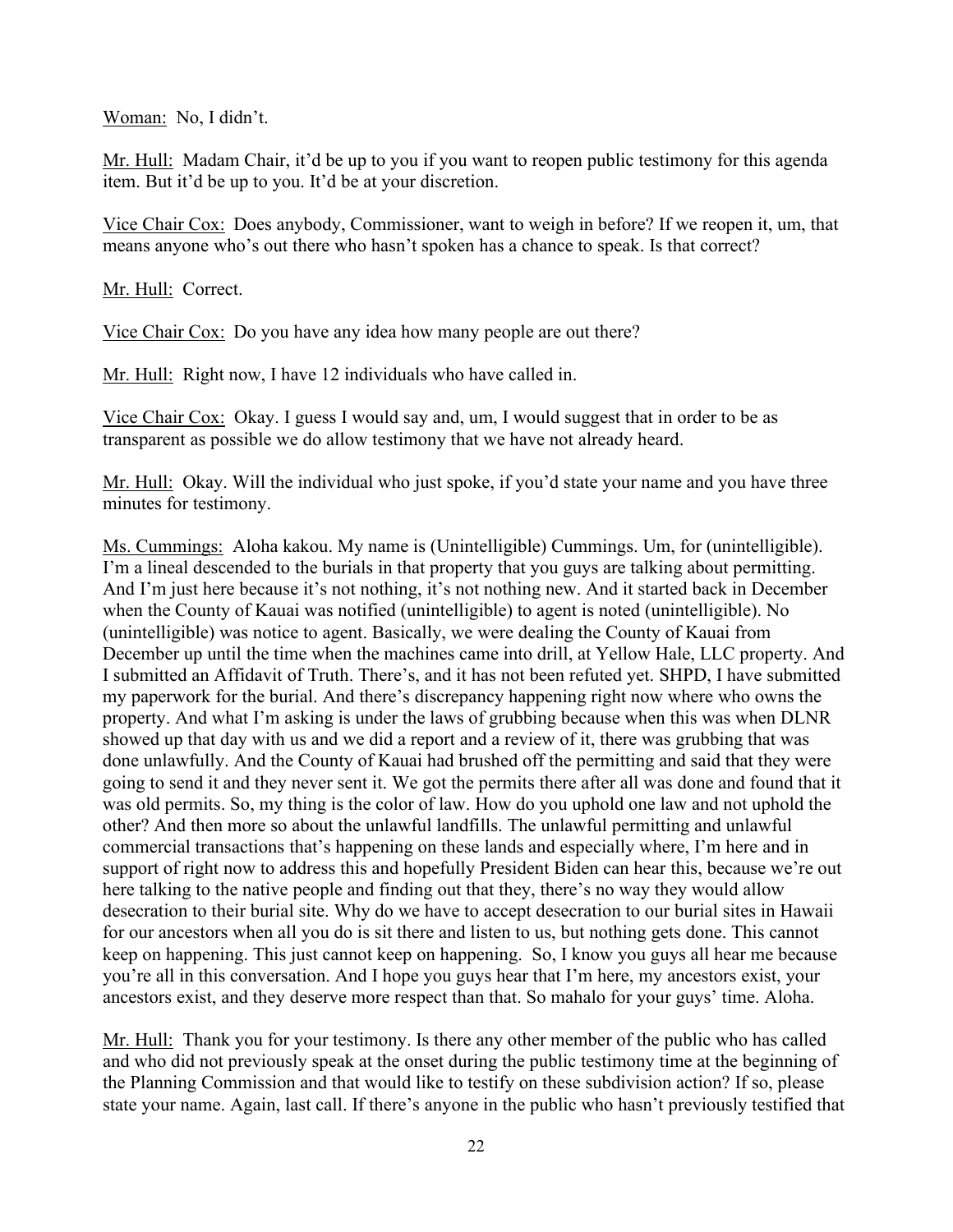would like to testify on this subdivision agenda item, please state your name.

Ms. Nakailua: Hello? Aloha? Is this, can you hear me?

Mr. Hull: Yes, ma'am. Did you previously testify on the Planning Commission agenda?

Ms. Nakailua: No, I did not.

Mr. Hull: Okay. Then, would you like to testify?

Ms. Nakailua: Yes.

Mr. Hull: Okay. If you'd like to testify you have three minutes for testimony.

Ms. Nakailua: Okay. Aloha, my name is Nakailua (unintelligible). I am representing, our nonprofit, E ola Kakou Hawaii, and speaking against the Yellow Hale, LLC permitting. I just wanted to briefly go over a few questions as in what is honor? What is integrity of those treaties that were held between the United States and Hawaii prior to (unintelligible), in 1959 and prior to the military occupation of Hawaii. I want to go over the treaty of 19- of 1840- 49 which is the treaty of friendship, commerce, and a relation that Kamehameha said (unintelligible) when he signed with the United States, that the United States violated during the military occupation and continues to this day because it's (unintelligible) for one (unintelligible) that Hawaii and the United States needs to be in a state of peace of amnesty to be able to continue their commercial business happening on the lands of Hawaii. And, for me, I'm a descendent of those prior to 1778, which I have (unintelligible) that can (trace) back to my ancestors and (unintelligible), that as a descendent I'm able to use my inherent vested rights as a kanaka, as an heir to those lands to say, "Where is accountability for the treaties that was supposed to be held in perpetuity between these two countries?" And that is my testimony for today. Mahalo.

Mr. Hull: Thank you for your testimony. Again, is there anyone else in the member of the public who have called in that did not previously testify that would like to testify on this agenda item? This will be the last call. Is there any member of the public that has not previously testified but that would like to testify on this agenda item? Hearing none, Madam Chair, I turn it back to you for deliberations with the commission members.

Vice Chair Cox: Okay. And I would, I'd just like to clarify once again, and correct me if I'm wrong, Kaaina, that today, what we would be voting on is a tentative agreement for this particular subdivision which is for a road and that any development, the development or any of this subdivision request would come back for after being looked at in terms of burials and other issues.

Mr. Hull: It would come back only if they're able to meet those conditions. And so as far as if they cannot meet the conditions of whether the Engineering Division or the State Historic Preservation Division, if they cannot meet those requirements then they would not be coming back to you folks.

Vice Chair Cox: Okay. And when they come back do they come back to the Planning the Subdivision Committee or to the full Planning?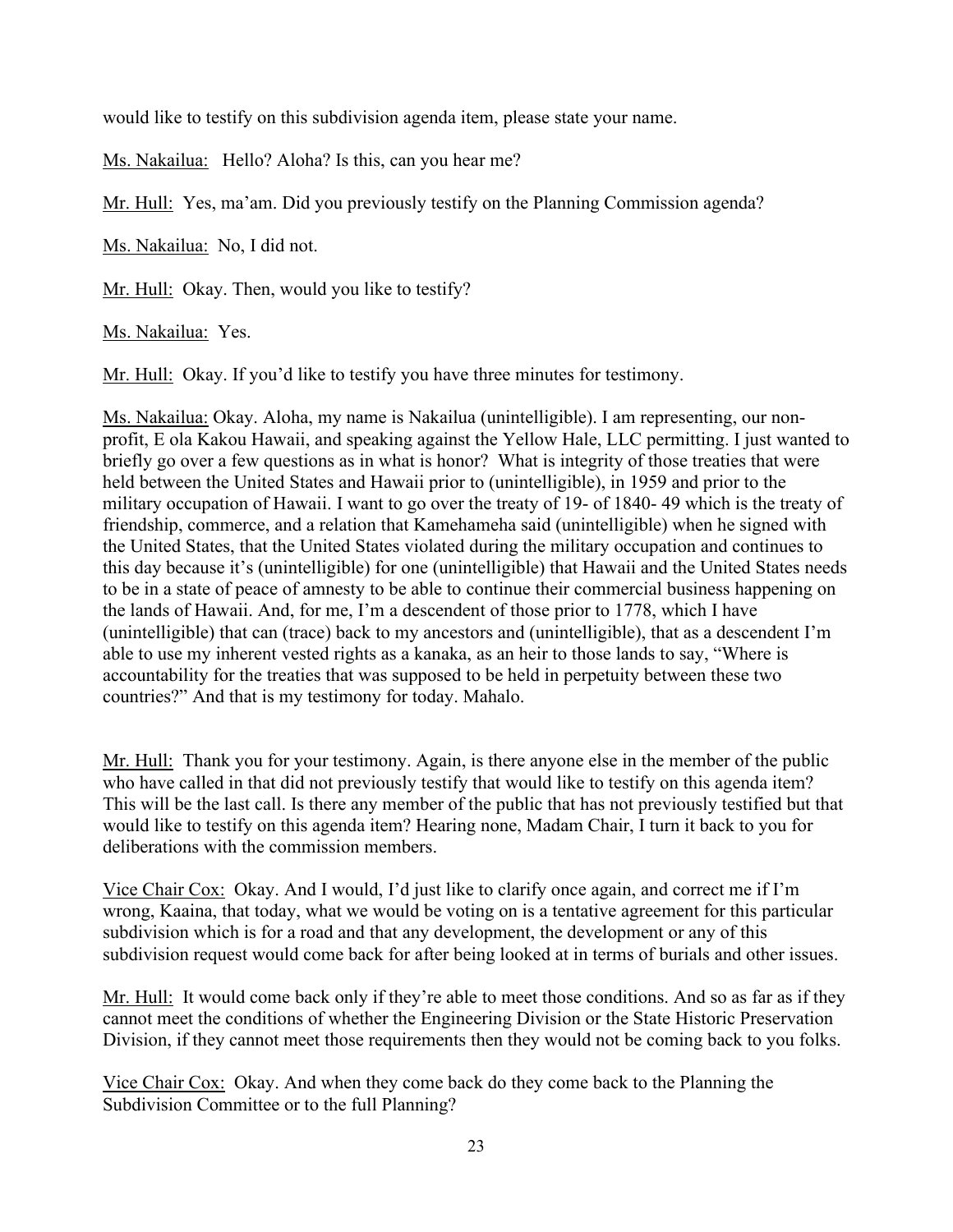Mr. Hull: It goes back to both. It'd be the Subdivision Committee first and then ultimately the full Planning Commission.

Vice Chair Cox: Okay. Thank you very much. Any other questions or comments from commissioners, or do we have a motion?

Ms. Barzilai: Madam Chair, excuse me, it's, Laura. So, what really is before you right now is the approval of Commissioner DeGracia's report from this morning from Subdivision Committee and not your actual, it is part and parcel of your actual approval of all of those items, but the appropriate motion would be approval or rejection of Commissioner DeGracia's report from this morning.

Vice Chair Cox: Thank you, Laura, for the reminder of that. Yes, the motion would be for acceptance of the report.

Ms. Nogami-Streufert: So, this is for the acceptance of the report, not for the approval of the report?

Vice Chair Cox: I think I heard it both ways.

Ms. Barzilai: It is for the approval of the report as submitted by Commissioner DeGracia.

Ms. Nogami-Streufert: Okay, I move to approve this Subdivision report.

Vice Chair Cox: Do we have a second?

Ms. Otsuka: I second.

Mr. Chiba: I second.

Vice Chair Cox: Okay, we should do a roll call.

Mr. Hull: Roll call, Madam Chair. Commissioner Ako?

Mr. Ako: Aye.

Mr. Hull: Commissioner Chiba?

Mr. Chiba: Aye.

Mr. Hull: Commissioner DeGracia?

Mr. DeGracia: Aye.

Mr. Hull: Commissioner Streufert?

Ms. Nogami-Streufert: Aye.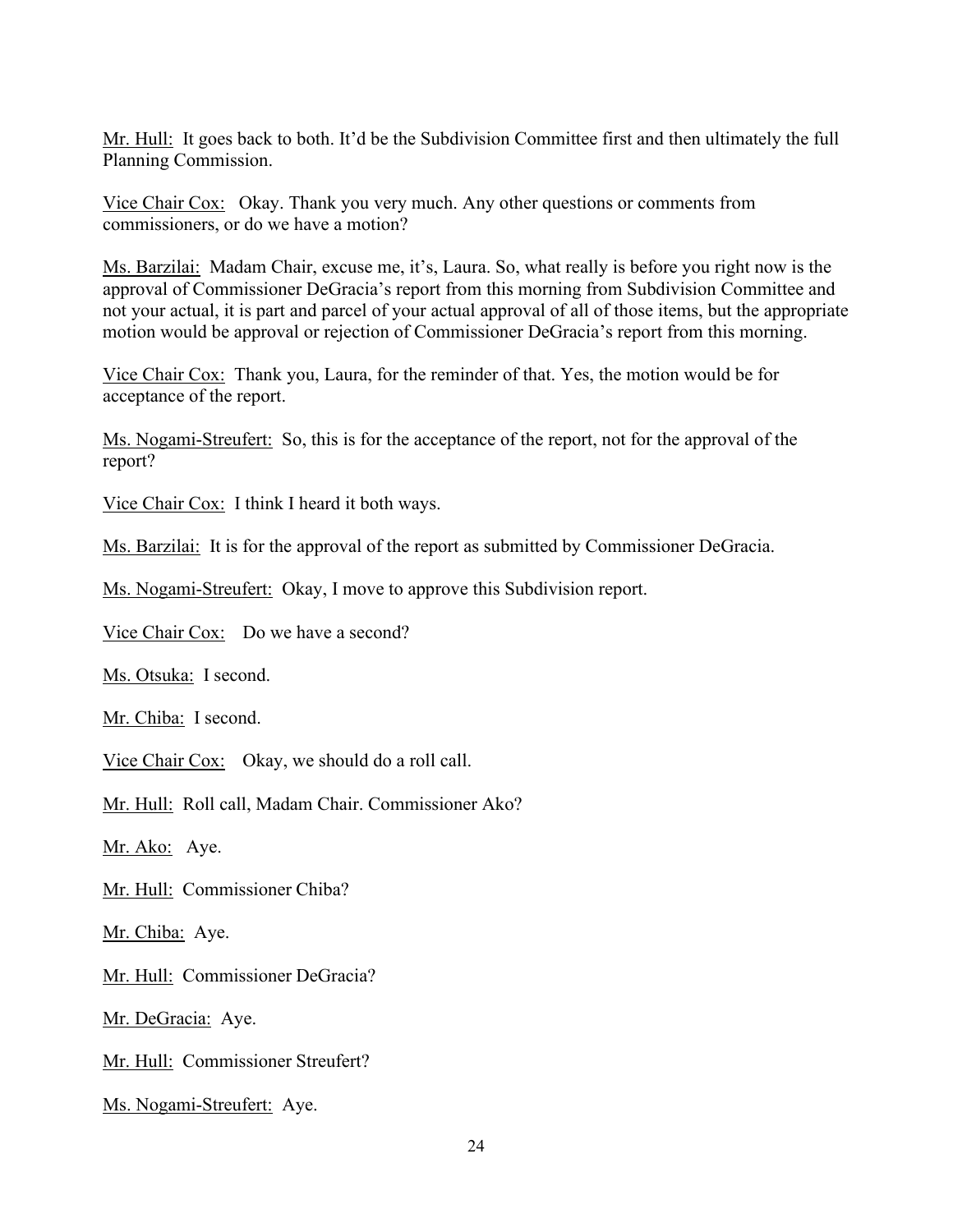Mr. Hull: Chair oh, sorry, Commissioner Otsuka?

Ms. Otsuka: Aye.

Mr. Hull: Chair Cox?

Vice Chair Cox: Aye.

Mr. Hull: Motion passes 6:0, Madam Chair.

Vice Chair Cox: And I turn it back to you, Donna.

*Chair Apisa returned to the meeting at 10:35 a.m.*

#### **UNFINISIHED BUSINESS** (ForAction)

Mr. Hull: Moving on, there is no Unfinished Business.

#### **NEW BUSINESS**

Mr. Hull: We have no New Business as we handled the New Business; we took the action on New Business.

#### ForAction- SeeAgenda F for Project Descriptions

### **ANNOUNCEMENTS**

Topics for Future Meetings

The following regularly scheduled Planning Commission meeting will be held at 9:00 a.m., or shortly thereafter on September 14, 2021. The Planning Commission anticipates meeting via teleconference but will announce its intended meeting method via agenda electronically posted at least six days prior to the meeting date.

Mr. Hull: With that, Madam Chair, we're moving onto announcements. Packets for future meetings we have upcoming, I think I'll just, to give a little briefing to the Commission members. There was I think a strong hope and desire from both myself, the administration, the Chair, Boards and Commissions, some of you folks and members of the public to be returning in person to the Planning Commission meetings. There was a goal of today being it and if not today, then our September meeting. Unfortunately, with the rise in cases not just nationwide but here in Hawaii as well as on the island Kauai, we're monitoring, and I won't say we're working with Boards and Commissions that we're foreclosing on the idea of coming back in person in September. But we're monitoring the situation. I think given the caseload that there's a very strong likelihood that we unfortunately, will not be returning in person in the September meeting, but we're monitoring it and I will keep you folks abreast of what the status is. Coming up in September, we have a few cases that sorry I didn't mean to use the case, we have a few agenda items that could garner significant interest from the community and members of the public. We've got a previous one that is the zoning on the amendment concerning transient camping facilities in the open zoning district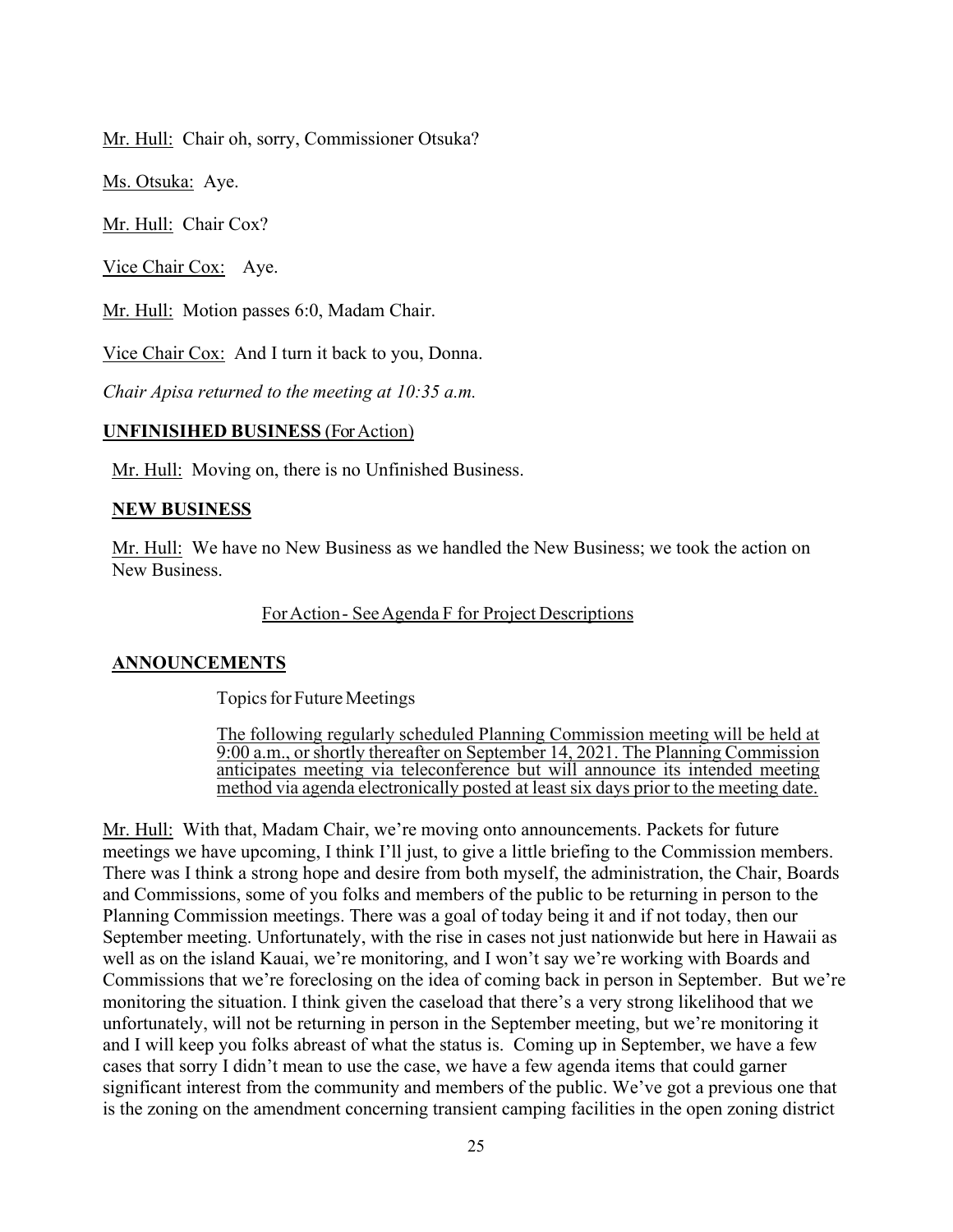and agriculture zoning district. We also have, not the application for Cocoa Palms but just a status report for Cocoa Palms and could garner a considerable amount of interest and discussion. Then we also have a guest house administrative rules coming back in for you folks. We are looking and working with the Chair and the possibility of bifurcating those meetings into possibly two meetings, going back to our standard two meetings a month for that caseload, which would be a meeting September 14th as well as September 28th. Part of that is quite honesty just assessing the amount of public participation and discussion that could go for those two specific cases and trying not to quite honesty bog down the virtual system. We have taken the virtual system sometimes to its capacity where it's almost about to break, and then so some of that is in anticipation of those two meetings. Other than that, we don't have much really on the horizon. I can see if there's any, you know, particular issues that you folks would like briefing on or clarification on. The Department is completely amenable and can set those briefings up as well. With that, I don't have anything else. But if you folks have any input or clarifications or would like to see something on the agenda just, please let us know. Madam Chair, I believe you're still muted.

### **ADJOURNMENT**

Chair Apisa: Yes, thank you. Thank you, Kaaina, and just to again, redundant but remind the commissioners that we do have two meetings in September as we've had in the past, September 14 and then again, I believe it would be the 28th, two weeks after that. And, no further business, I would call for a motion to adjourn.

Ms. Otsuka: I motion to adjourn.

Ms. Cox: I second.

Chair Apisa: All in favor? Aye. (Unanimous voice vote). The motion carries 7:0. Thank you very much. Thank you, Vice Chair Cox, for filling in and we will see you all on September 14th.

Mr. Hull: Thank you all.

Chair Apisa: adjourned the meeting at 10:39 a.m.